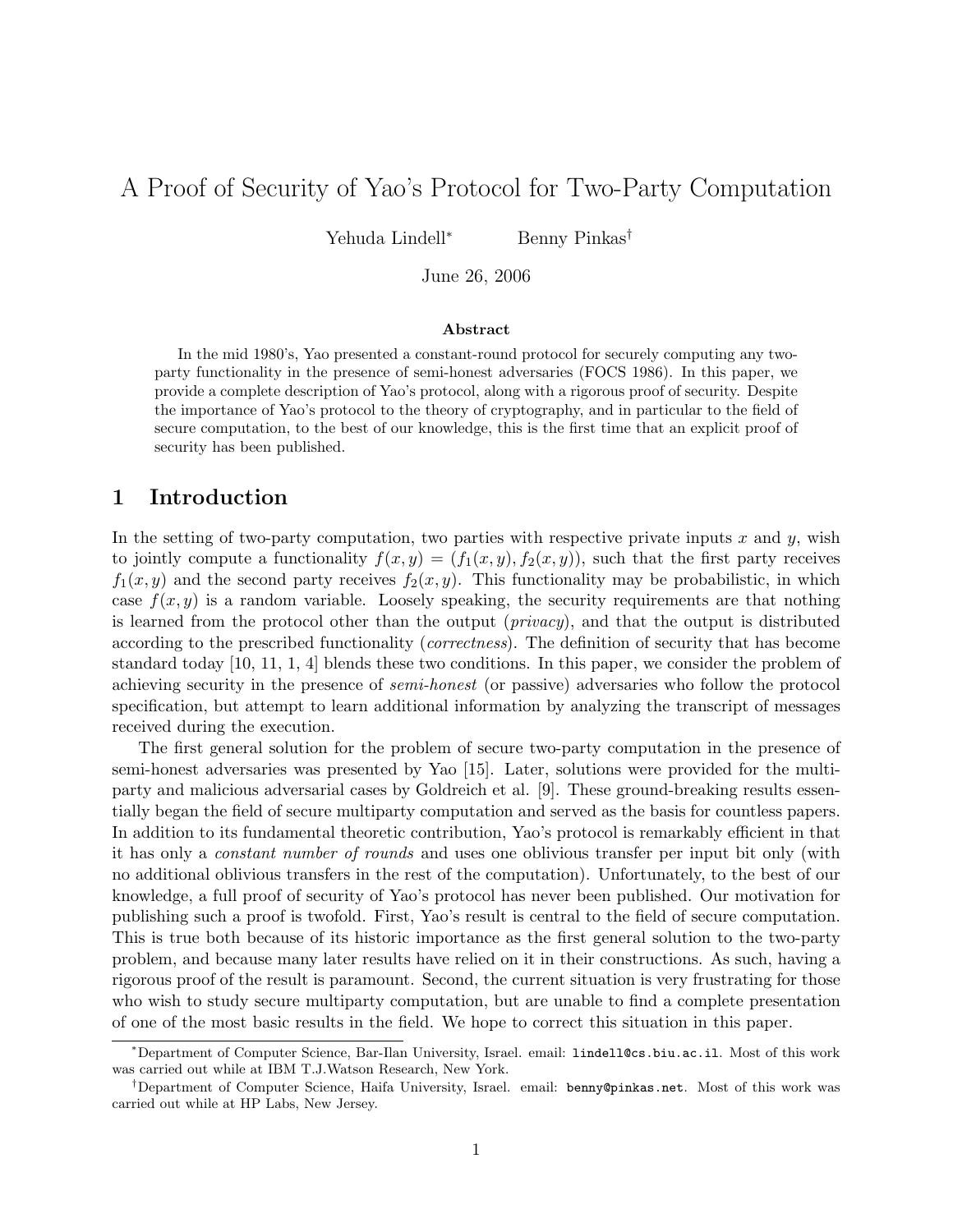Yao's protocol [15]. Let f be a polynomial-time functionality (assume for now that it is deterministic), and let  $x$  and  $y$  be the parties' respective inputs. The first step is to view the function f as a boolean circuit C. In order to describe Yao's protocol, it is helpful to first recall how such a circuit is computed. Let x and y be the parties' inputs. Then, the circuit  $C(x, y)$  is computed gate-by-gate, from the input wires to the output wires. Once the incoming wires to a gate  $g$  have obtained values  $\alpha, \beta \in \{0, 1\}$ , it is possible to give the outgoing wires of the gate the value  $g(\alpha, \beta)$ . The output of the circuit is given by the values obtained in the output wires of the circuit. Thus, essentially, computing a circuit involves allocating appropriate zero-one values to the wires of the circuit. In the description below, we refer to four different types of wires in a circuit: circuit-input wires (that receive the input values x and y), circuit-output wires (that carry the value  $C(x, y)$ ), gate-input wires (that enter some gate q), and gate-output wires (that leave some gate  $q$ ).

We now present a high-level description of Yao's protocol. The construction is actually a "compiler" that takes any polynomial-time functionality  $f$ , or actually a circuit  $C$  that computes f, and constructs a protocol for securely computing f in the presence of semi-honest adversaries. In a secure protocol, the only value learned by a party should be its output. Therefore, the values that are allocated to all wires that are not circuit-output, should not be learned by either party (these values may reveal information about the other party's input that could not be otherwise learned from the output). The basic idea behind Yao's protocol is to provide a method of computing a circuit so that values obtained on all wires other than circuit-output wires are never revealed. For every wire in the circuit, two random values are specified such that one value represents 0 and the other represents 1. For example, let w be the label of some wire. Then, two values  $k_w^0$  and  $k_w^1$  are chosen, where  $k_w^{\sigma}$  represents the bit  $\sigma$ . An important observation here is that even if one of the parties knows the value  $k_w^{\sigma}$  obtained by the wire w, this does not help it to determine if  $\sigma = 0$  or  $\sigma = 1$  (because both  $k_w^0$  and  $k_w^1$  are identically distributed). Of course, the difficulty with such an idea is that it seems to make computation of the circuit impossible. That is, let  $g$  be a gate with incoming wires  $w_1$  and  $w_2$  and output wire  $w_3$ . Then, given two random values  $k_1^{\sigma}$  and  $k_2^{\tau}$ , it does not seem possible to compute the gate because  $\sigma$  and  $\tau$  are unknown. We therefore need a method of computing the value of the output wire of a gate (also a random value  $k_3^0$  or  $k_3^1$ ), given the value of the two input wires to that gate. In short, this method involves providing "garbled computation tables" that map the random input values to random output values. However, this mapping should have the property that given two input values, it is only possible to learn the output value that corresponds to the output of the gate (the other output value must be kept secret). This is accomplished by viewing the four possible inputs to the gate  $k_1^0, k_1^1, k_2^0, k_2^1$  as encryption keys. Then, the output values  $k_3^0$  and  $k_3^1$ , which are also keys, are encrypted under the appropriate keys from the incoming wires. For example, let g be an OR gate. Then, the key  $k_3^1$  is encrypted under the pairs of keys associated with the values  $(1, 1)$ ,  $(1, 0)$  and  $(0, 1)$ . In contrast, the key  $k_3^0$  is encrypted under the pair of keys associated with  $(0, 0)$ . See Table 1 below.

| input wire $w_1$ |       |          | input wire $w_2$   output wire $w_3$   garbled computation table |
|------------------|-------|----------|------------------------------------------------------------------|
|                  |       |          | $E_{k_1^0}(E_{k_2^0}(k_3^0))$                                    |
|                  | $k_2$ | n.       | $E_{k_1^0}(E_{k_2^1}(k_3^1))$                                    |
|                  |       | νs       | $E_{k_1^1}(E_{k_2^0}(k_3^1))$                                    |
|                  |       | $\alpha$ |                                                                  |

Table 1: Garbled OR Gate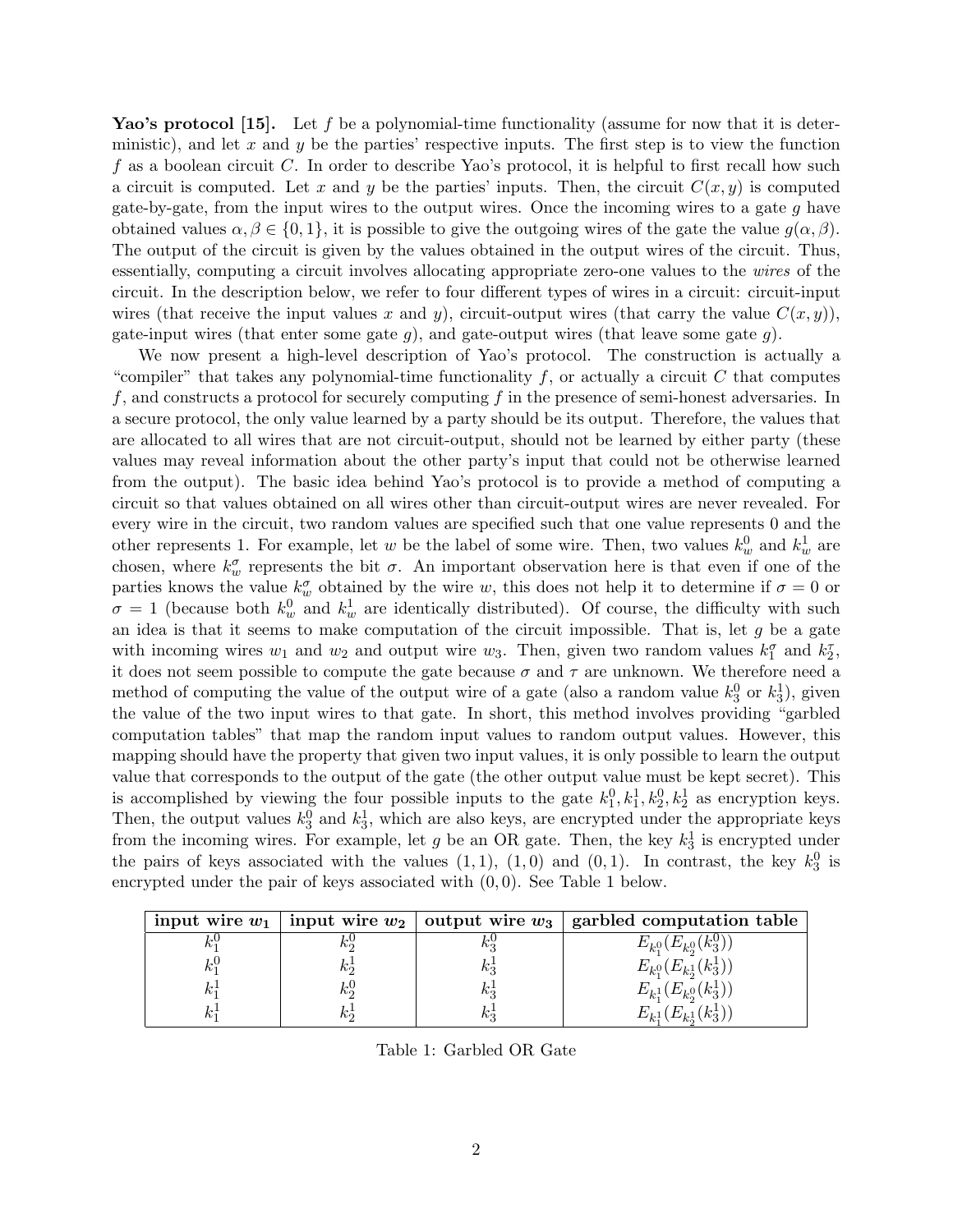Notice that given the input wire keys  $k_1^{\alpha}$  and  $k_2^{\beta}$  $\frac{\beta}{2}$  corresponding to α and β, and the four table values (found in the fourth column of Table 1), it is possible to decrypt and obtain the output wire key  $k_3^{g(\alpha,\beta)}$  $\frac{g(\alpha,\beta)}{3}$ . Furthermore, as required above, this is the only value that can be obtained (the other keys on the input wires are not known and so only a single table value can be decrypted). In other words, it is possible to compute the output key  $k_3^{g(\alpha,\beta)}$  $_{3}^{g(\alpha,\beta)}$  of a gate, and only that key, without learning anything about the real values  $\alpha$ ,  $\beta$  or  $g(\alpha, \beta)$ . (We note that the values of the table are randomly ordered so that a key's position does not reveal anything about the value that it is associated with. Despite this random ordering, the specific construction is such that given a pair of input wire keys, it is possible to locate the table entry that is encrypted by those keys.)

So far we have described how to construct a single garbled gate. A garbled circuit consists of garbled gates along with "output decryption tables". These tables map the random values on circuit-output wires back to their corresponding real values. That is, for a circuit-output wire  $w$ , the pairs  $(0, k_w^0)$  and  $(1, k_w^1)$  are provided. Then, after obtaining the key  $k_w^{\gamma}$  on a circuit-output wire, it is possible to determine the actual output bit by comparing the key to the values in the output decryption table.<sup>1</sup> Notice that given the keys associated with inputs x and y, it is possible to (obliviously) compute the entire circuit gate-by-gate. Then, having obtained the keys on the circuit-output wires, these can be "decrypted" providing the result  $C(x, y)$ .

The above construction can be described metaphorically using "locked boxes". The basic idea, as above, is that every wire is allocated two padlock keys; one key is associated with the bit zero and the other with the bit one. Then, for each gate four doubly-locked boxes are provided, where each box is associated with a row in the truth table computing the gate (i.e., one box is associated with inputs  $(0, 0)$ , another  $(0, 1)$  and so on). The four boxes are locked so that each pair of keys (one from each input wire) opens exactly one box. Furthermore, in each box a single key relating to the output wire of the gate is stored. This key is chosen so that it correctly associates the input bits to the output bit of the gate. (For example, if the keys that open the box are associated with 0 and 1 and the gate computes the AND function, then the key inside the box is the key associated with 0 in the output wire.) The first important observation is that given the set of keys that are associated with the parties' inputs, it is possible to "compute the circuit" by opening the locked boxes one at a time (for each gate, only one box will open). The process concludes at the output-gate boxes, which can contain the actual output rather than a key. The second important observation is that the computation of the circuit reveals absolutely no information beyond the output itself. This is due to the fact that the keys are not labelled and so it is impossible to know if a given key is associated with zero or with one. This all holds under the assumption that the keys associated with the circuit-input wires are obtained in an "oblivious manner" that does not reveal the association with the parties' inputs. Furthermore, we must assume that only a single set of keys is provided (and so in each gate only a single box can opened). Of course, in the actual garbled-circuit construction, double-encryption replaces doubly-locked boxes and decryption keys replace physical padlock keys.

We now proceed to informally describe Yao's protocol. In this protocol, one of the parties, henceforth the sender, constructs a garbled circuit and sends it to the other party, henceforth the receiver. The sender and receiver then interact so that the receiver obtains the input-wire keys that are associated with the inputs x and y (this interaction is described below). Given these keys, the receiver then computes the circuit as described, obtains the output and concludes the protocol. This description only shows how the receiver obtains its output, while ignoring the output of the sender. However, the receiver's output can include the sender's output in *encrypted form* (where

<sup>&</sup>lt;sup>1</sup>Alternatively, in the output gates it is possible to directly encrypt 0 or 1 instead of  $k_w^0$  or  $k_w^1$ , respectively.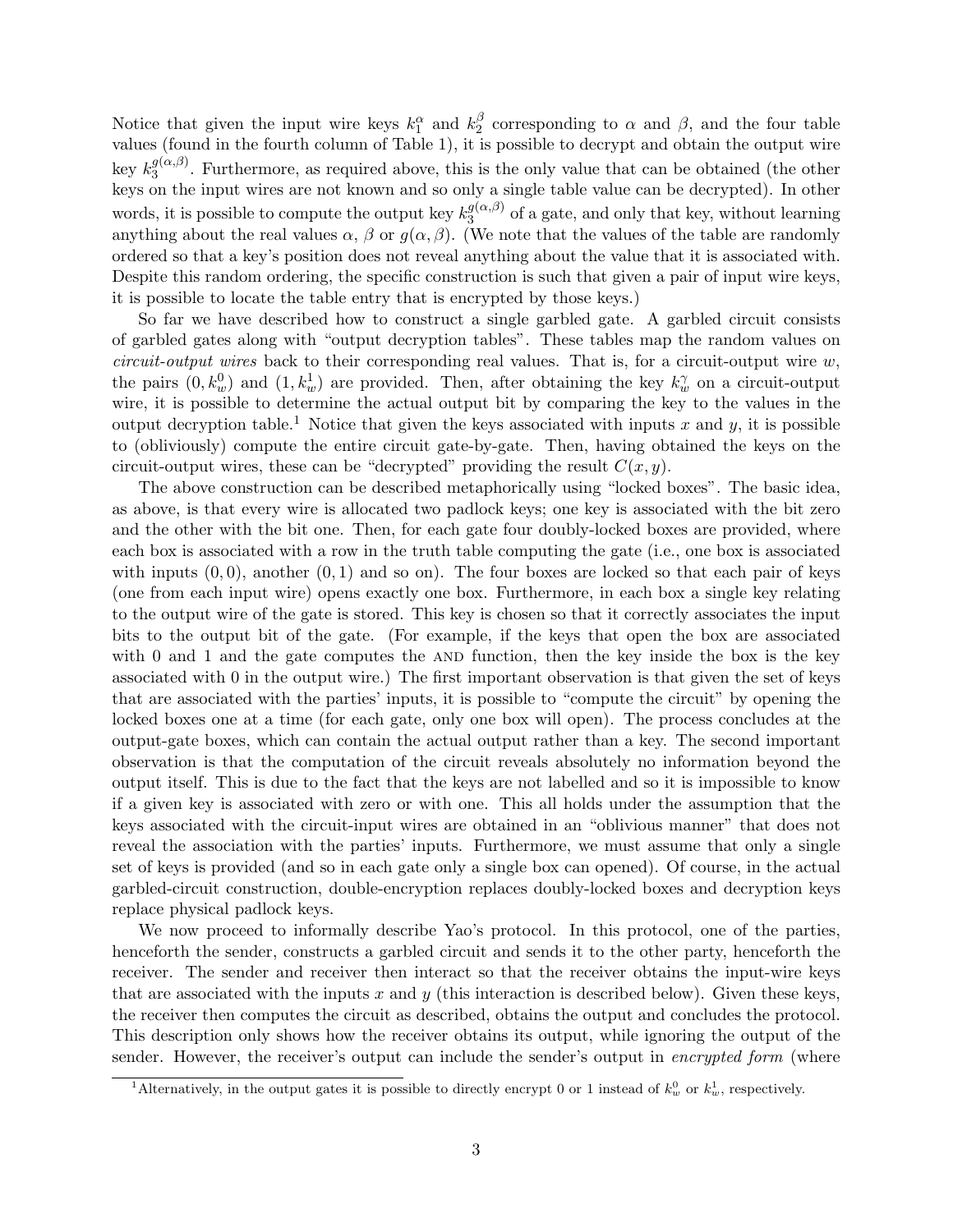only the sender knows the decryption key). Then, the receiver can just forward the sender its output at the end of the computation. Since the sender's output is encrypted, the receiver learns nothing more than its own output, as required.

It remains for us to describe how the receiver obtains the keys for the circuit-input wires. Here we differentiate between the inputs of the sender and the inputs of the receiver. Regarding the sender, it simply sends the receiver the values that correspond to its input. That is, if its  $i^{\text{th}}$  input bit is 0 and the wire  $w_i$  receives this input, then the sender just hands the receiver the string  $k_i^0$ . Notice that since all of the keys are identically distributed, the receiver can learn nothing about the sender's input from these keys. Regarding the receiver, this is more problematic. The sender cannot hand it all of the keys pertaining to its input (i.e., both the 0 and 1 keys on the receiver's input wires), because this would enable the receiver to compute more than just its output. (For a given input x of the sender, this would enable the receiver to compute  $C(x, \tilde{y})$  for every  $\tilde{y}$ . This is much more information than a single value  $C(x, y)$ .) On the other hand, the receiver cannot openly tell the sender which keys to send it, because then the sender would learn the receiver's input. The solution to this is to use a 1-out-of-2 oblivious transfer protocol [13, 6]. In such a protocol, a sender inputs two values  $x_0$  and  $x_1$  (in this case,  $k_w^0$  and  $k_w^1$  for some circuit-input wire w), and a receiver inputs a bit  $\sigma$  (in this case, corresponding to its appropriate input bit). The outcome of the protocol is that the receiver obtains the value  $x_{\sigma}$  (in this case, the key  $k_{w}^{\sigma}$ ). Furthermore, the receiver learns nothing about the other value  $x_{1-<sub>σ</sub>}$ , and the sender learns nothing about the receiver's input  $\sigma$ . By having the receiver obtain its keys in this way, we obtain that (a) the sender learns nothing of the receiver's input value, and (b) the receiver obtains only a single set of keys and so can compute the circuit on only a single value, as required. This completes our high-level description of Yao's protocol.

Related work. Sketches of Yao's protocol have appeared in a number of places; see, for example, [2, 12, 7]. In addition, an extension of Yao's protocol to the multiparty case was presented in [3], with a full proof in [14]. This work also contains an *implicit* description (and proof) of Yao's protocol. We remark also that a full proof of [9] has recently appeared in [7].

### 2 Definitions

We denote the length of the inputs and the security parameter by n. We say that a function  $\mu(\cdot)$ is negligible in n (or just negligible) if for every positive polynomial  $p(\cdot)$  and all sufficiently large n's it holds that  $\mu(n) < 1/p(n)$ . Let S be an infinite set and let  $X = \{X_s\}_{s \in S}$  and  $Y = \{Y_s\}_{s \in S}$ be distribution ensembles. We say that  $X$  and  $Y$  are computationally indistinguishable, denoted  $X \stackrel{c}{\equiv} Y$ , if for every non-uniform probabilistic polynomial-time distinguisher D and all sufficiently large  $s \in S$ ,  $|\Pr[D(X_s) = 1] - \Pr[D(Y_s) = 1]|$  is negligible in |s|. Finally, for a probabilistic machine M, we denote by  $a \leftarrow M(x)$  the event of obtaining a by invoking M on input x and a uniformly chosen random tape.

#### 2.1 Secure Two-Party Protocols for Semi-Honest Adversaries

The model that we consider here is that of two-party computation in the presence of *static semi*honest adversaries. Such an adversary controls one of the parties (statically, and so at the onset of the computation) and follows the protocol specification exactly. However, it may try to learn more information than allowed by looking at the transcript of messages that it received. Since we only consider static semi-honest adversaries here, we will sometimes omit the qualification that security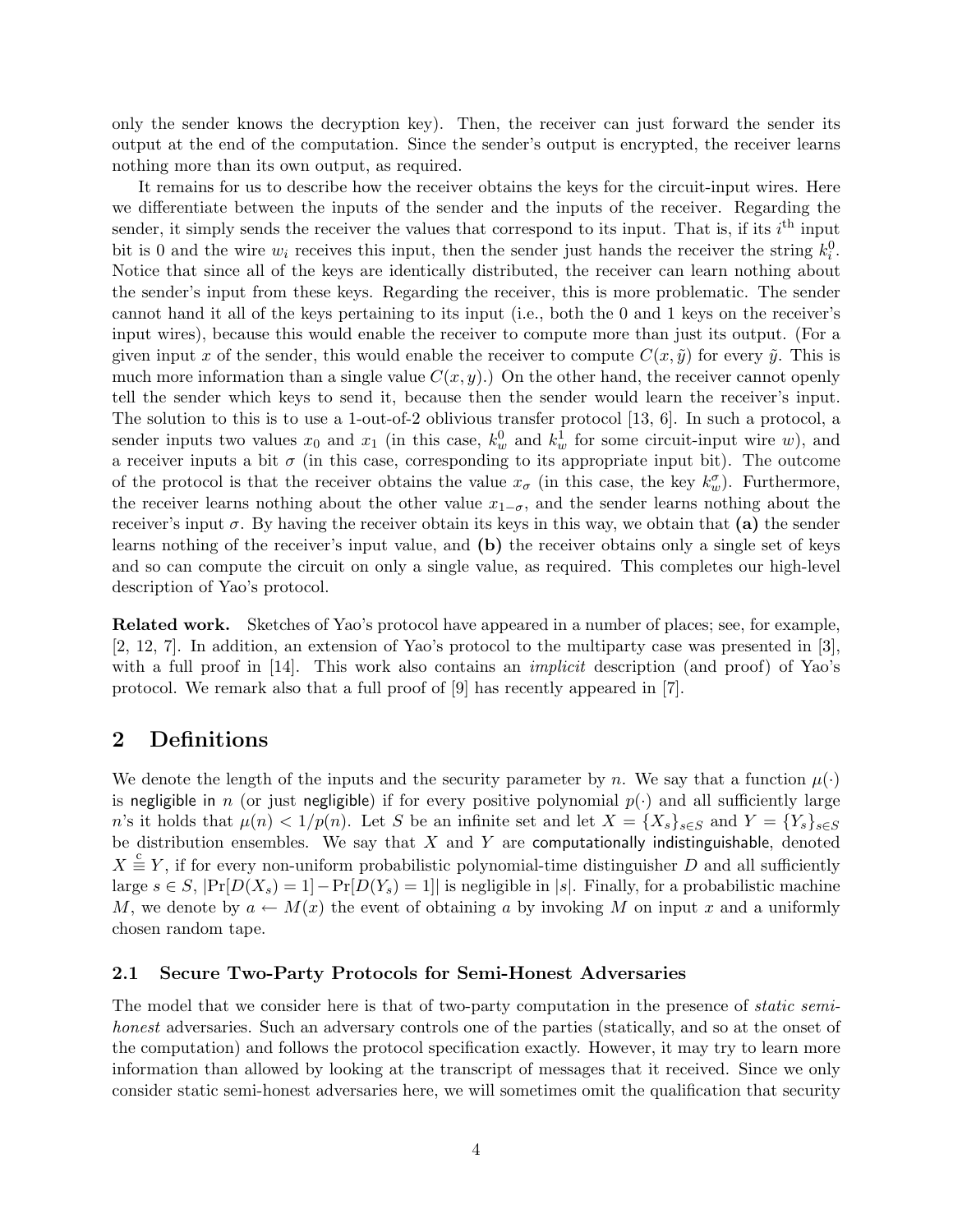is with respect to such adversaries only. The definitions presented here are according to Goldreich in [7].

Two-party computation. A two-party protocol problem is cast by specifying a random process that maps pairs of inputs to pairs of outputs (one for each party). We refer to such a process as a functionality and denote it  $f: \{0,1\}^* \times \{0,1\}^* \to \{0,1\}^* \times \{0,1\}^*$ , where  $f = (f_1, f_2)$ . That is, for every pair of inputs  $x, y \in \{0, 1\}^n$ , the output-pair is a random variable  $(f_1(x, y), f_2(x, y))$ ranging over pairs of strings. The first party (with input x) wishes to obtain  $f_1(x, y)$  and the second party (with input y) wishes to obtain  $f_2(x, y)$ . We often denote such a functionality by  $(x, y) \mapsto (f_1(x, y), f_2(x, y))$ . Thus, for example, the oblivious transfer functionality is specified by  $((z_0, z_1), \sigma) \mapsto (\lambda, z_{\sigma})$ , where  $\lambda$  denotes the empty string. When the functionality f is probabilistic, we sometimes use the notation  $f(x, y, r)$ , where r is a uniformly chosen random tape used for computing  $f$ .

**Privacy by simulation.** Intuitively, a protocol is secure if whatever can be computed by a party participating in the protocol can be computed based on its input and output only. This is formalized according to the simulation paradigm. Loosely speaking, we require that a party's view in a protocol execution be simulatable given only its input and output.<sup>2</sup> This then implies that the parties learn nothing from the protocol execution itself, as desired.

Definition of security. We begin with the following notation:

- Let  $f = (f_1, f_2)$  be a probabilistic polynomial-time functionality and let  $\pi$  be a two-party protocol for computing f.
- The view of the i<sup>th</sup> party  $(i \in \{1,2\})$  during an execution of  $\pi$  on  $(x, y)$  is denoted view<sub>i</sub><sup> $\pi$ </sup> $(x, y)$ and equals  $(x, r^i, m_1^i, ..., m_t^i)$ , where  $r^i$  equals the contents of the *i*<sup>th</sup> party's *internal* random tape, and  $m_j^i$  represents the j<sup>th</sup> message that it received.
- The output of the  $i^{\text{th}}$  party during an execution of  $\pi$  on  $(x, y)$  is denoted output,  $\pi(x, y)$  and can be computed from its own view of the execution. Denote  $\text{output}^{\pi}(x, y) = (\text{output}_1^{\pi}(x, y), \text{output}_2^{\pi}(x, y)).$

**Definition 1** (security w.r.t. semi-honest behavior): Let  $f = (f_1, f_2)$  be a functionality. We say that  $\pi$  securely computes f in the presence of static semi-honest adversaries if there exist probabilistic polynomial-time algorithms  $S_1$  and  $S_2$  such that

$$
\{(S_1(x,f_1(x,y)),f(x,y))\}_{x,y\in\{0,1\}^*}\stackrel{\text{c}}{=} \{(\mathsf{view}_1^\pi(x,y),\mathsf{output}^\pi(x,y))\}_{x,y\in\{0,1\}^*}\tag{1}
$$

$$
\{(S_2(y, f_2(x, y)), f(x, y))\}_{x, y \in \{0, 1\}^*} \stackrel{\mathcal{C}}{=} \{(\mathsf{view}_2^{\pi}(x, y), \mathsf{output}^{\pi}(x, y))\}_{x, y \in \{0, 1\}^*}
$$
(2)

where  $|x| = |y|$ .

Equations (1) and (2) state that the view of a party can be simulated by a probabilistic polynomialtime algorithm given access to the party's *input and output only*. We emphasize that the adversary

<sup>&</sup>lt;sup>2</sup>A different definition of security for multiparty computation compares the output of a real protocol execution to the output of an ideal computation involving an incorruptible trusted third party. This trusted party receives the parties' inputs, computes the functionality on these inputs and returns to each their respective output. Loosely speaking, a protocol is secure if any real-model adversary can be converted into an ideal-model adversary such that the output distributions are computationally indistinguishable. We remark that in the case of semi-honest adversaries, this definition is equivalent to the (simpler) simulation-based definition presented here; see [7].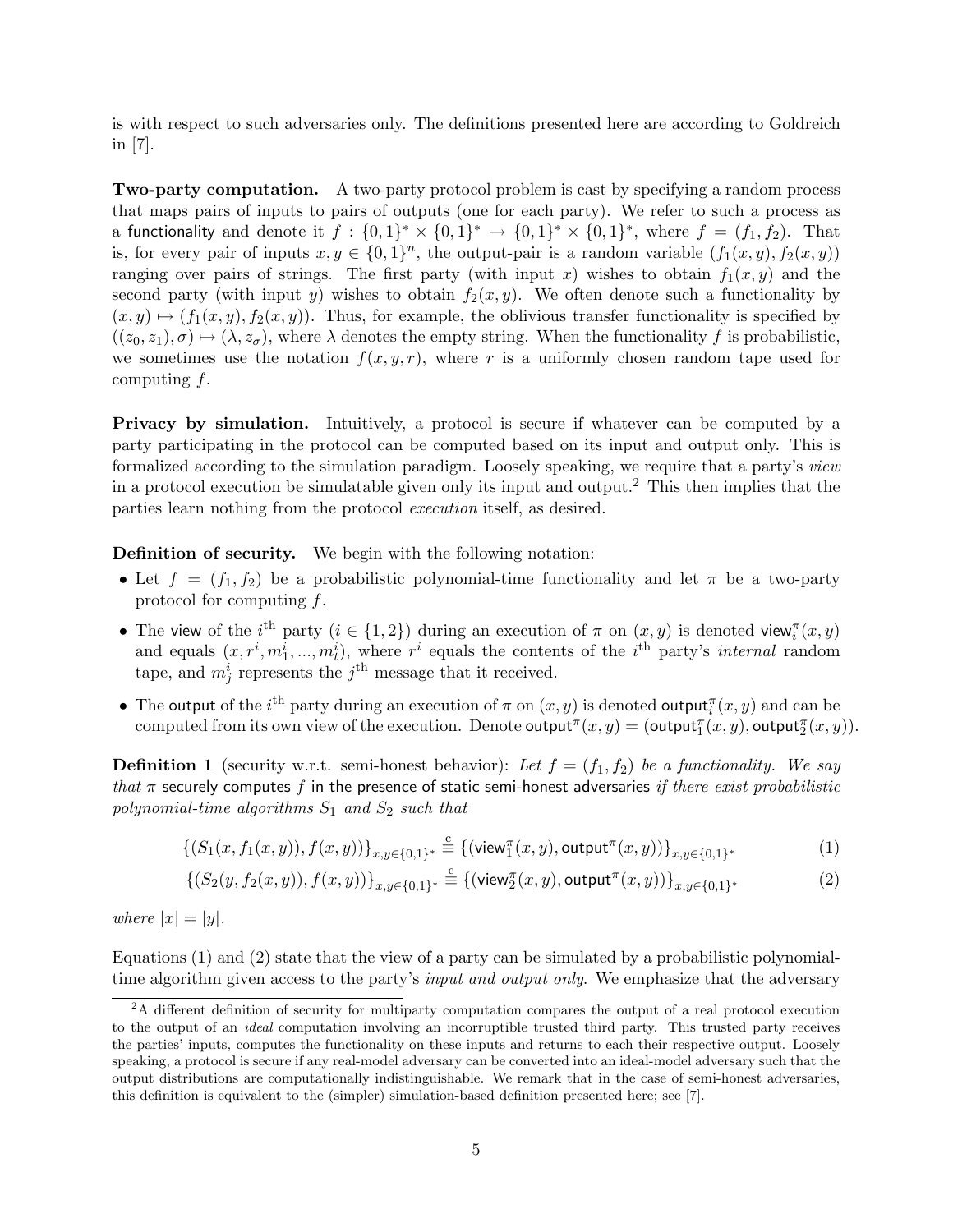here is semi-honest and therefore the view is exactly according to the protocol definition. We note that it is not enough for the simulator  $S_i$  to generate a string indistinguishable from view $_i^{\pi}(x, y)$ . Rather, the *joint distribution* of the simulator's output and the functionality output  $f(x, y)$  must be indistinguishable from (view $_i^{\pi}(x, y)$ , output $^{\pi}(x, y)$ ). This is necessary for probabilistic functionalities; see [4, 7] for a full discussion.

A simpler formulation for deterministic functionalities. In the case that the functionality f is deterministic, a simpler definition can be used. Specifically, we do not need to consider the joint distribution of the simulator's output with the protocol output. Rather we separately require that

 ${\{\textsf{output}}^\pi(x,y)\} _{x,y\in\{0,1\}^*}\stackrel{\text{c}}{=} {\{f(x,y)\} _{x,y\in\{0,1\}^*}}$ 

and in addition, that there exist  $S_1$  and  $S_2$  such that:

$$
\{S_1(x, f_1(x, y))\}_{x, y \in \{0,1\}^*} \stackrel{c}{\equiv} {\text{view}}_1^{\pi}(x, y)\}_{x, y \in \{0,1\}^*}
$$
 (3)

$$
\{S_2(y, f_2(x, y))\}_{x, y \in \{0, 1\}^*} \stackrel{c}{\equiv} {\text{view}}_2^{\pi}(x, y)\}_{x, y \in \{0, 1\}^*}
$$
 (4)

The reason that this suffices is that when f is deterministic, output  $\pi(x, y)$  must equal  $f(x, y)$ . Furthermore, the distinguisher for the ensembles can compute  $f(x, y)$  by itself (because it is given x and y which are the indices of the ensemble). See  $[7,$  Section 7.2.2 for more discussion.

**Deterministic same-output functionalities.** We say that a functionality  $f = (f_1, f_2)$  is sameoutput if  $f_1 = f_2$ . In our presentation, we will show how to securely compute *deterministic same* output functionalities only. This suffices for obtaining secure protocols for arbitrary probabilistic functionalities.

In order to see this, first note that given a protocol for securely computing any deterministic functionality, it is possible to construct a secure protocol for computing any probabilistic functionality as follows. Let  $f = (f_1, f_2)$  be a probabilistic functionality. Then, define a deterministic functionality  $f'(x, r), (y, s) = f(x, y, r \oplus s)$  and assume that we have a secure protocol  $\pi'$  for computing f'. Now, the following is a secure protocol  $\pi$  for computing f. Upon respective inputs  $x, y \in \{0, 1\}^n$ , parties  $P_1$  and  $P_2$  choose uniformly distributed strings  $r \in_R \{0, 1\}^{q(n)}$  and  $s \in_R \{0,1\}^{q(n)}$ , respectively, where  $q(n)$  is an upper bound on the number of random bits used to compute f. They then invoke the protocol  $\pi'$  for securely computing f' in order to both obtain  $f'((x,r),(y,s)) = f(x,y,r\oplus s)$ . The fact that this yields a secure protocol for computing f was formally proved in [7, Section 7.3]. Note that the size of the circuit computing  $f'$  is of the same order as the size of the circuit computing f. The only difference is that the circuit for  $f'$  has  $|r|$ additional exclusive-or gates, where  $|r|$  is the length of f's random tape.

So far we have shown that it suffices to consider deterministic functionalities. Next, we show that the restriction to same-output functionalities is also not a limitation. That is, as above it is possible to construct a secure protocol for computing arbitrary functionalities from a secure protocol for computing same-output functionalities. In particular, let  $f = (f_1, f_2)$  be an arbitrary functionality and define the same-output functionality  $f'$  as follows:  $f'((x,r),(y,s)) = (f_1(x,y) \oplus r \parallel f_2(x,y) \oplus s)$ where a||b denotes the concatenation of a with b. Now, given a secure protocol  $\pi'$  for computing the same-output functionality  $f'$ , it is possible to securely compute the functionality  $f = (f_1, f_2)$ . As above, upon respective inputs  $x, y \in \{0, 1\}^n$ , parties  $P_1$  and  $P_2$  choose uniformly distributed strings  $r \in_R \{0,1\}^{q(n)}$  and  $s \in_R \{0,1\}^{q(n)}$ , respectively, where  $q(n)$  is an upper bound on the output length of f on inputs of length n. They then invoke the protocol  $\pi'$  for securely computing f' in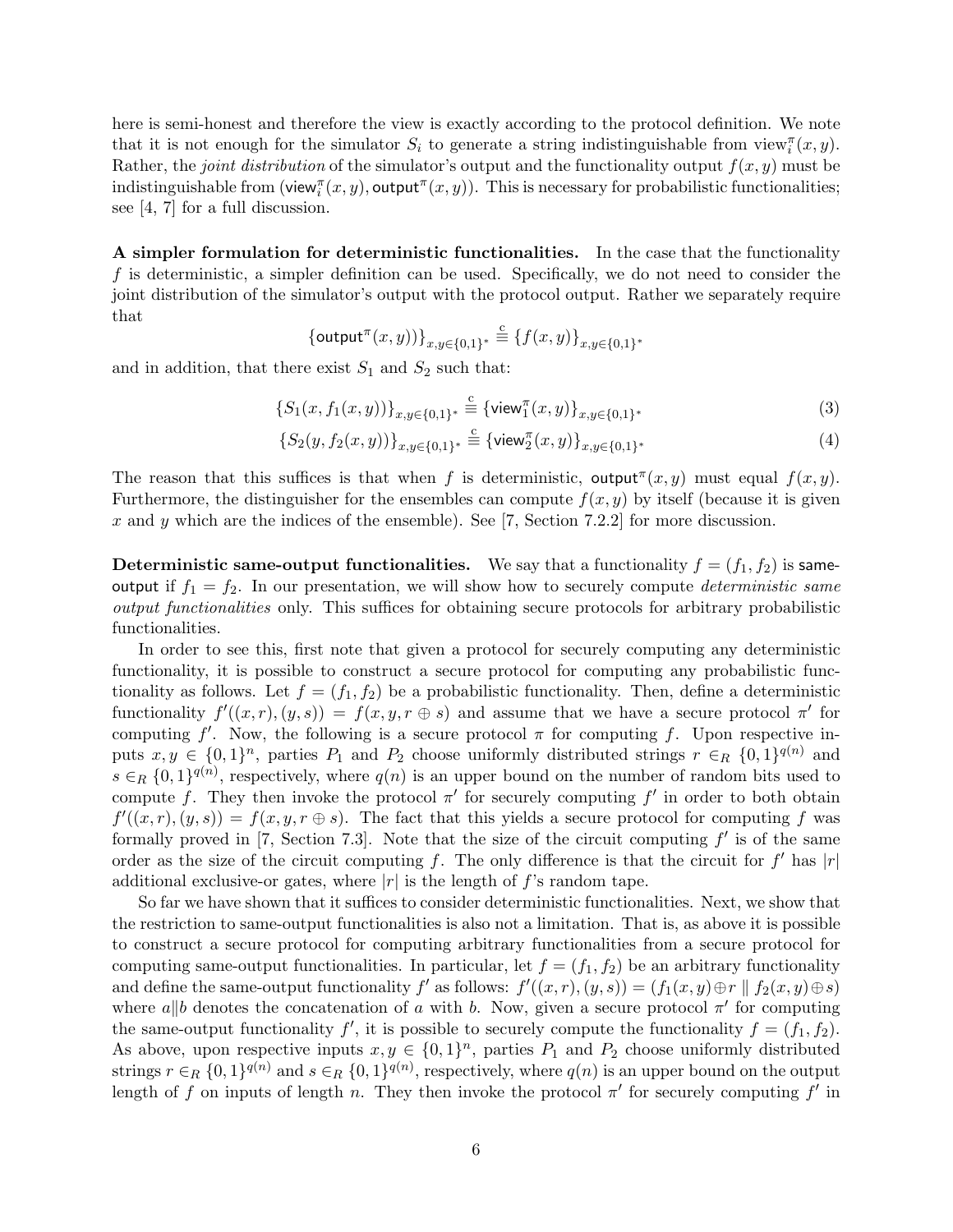order to both obtain  $f'((x, r), (y, s))$ ; denote the first half of this output by v and the second half by w. Then, upon receiving  $(v, w)$ , party  $P_1$  computes  $v \oplus r$  and obtains  $f_1(x, y)$ . Likewise, upon receiving  $(v, w)$ , party  $P_2$  computes  $w \oplus s$  and obtains  $f_2(x, y)$ . It is easy to see that the resulting protocol securely computes f. This is due to the fact that r completely obscures  $f_1(x, y)$  from  $P_2$ and likewise s completely obscures  $f_2(x, y)$  from  $P_1$ . Thus, neither party learns more than its own input. (In fact, the strings  $f_1(x, y) \oplus r$  and  $f_2(x, y) \oplus s$  are uniformly distributed and so are easily simulated.) As above, the size of the circuit computing  $f'$  is of the same order as the size of the circuit computing  $f$ . The only difference is that  $f'$  has one additional exclusive-or gate for every circuit-output wire.

Since it suffices to consider deterministic same-output functions only, we will present Yao's protocol for this simpler case. The generalization to arbitrary probabilistic functionalities will then be derived by corollary from the above arguments.

#### 3 Tools

#### 3.1 "Special" Private-Key Encryption

Our construction uses a private-key encryption scheme that has indistinguishable encryptions for multiple messages. Informally speaking, this means that for every two (known) vectors of messages  $\bar{x}$  and  $\bar{y}$ , no polynomial-time adversary can distinguish an encryption of the vector  $\bar{x}$  from an encryption of the vector  $\bar{y}$ . We stress that according to our construction of Yao's garbled circuit, the encryption scheme must be secure for multiple messages. Therefore one-time pads cannot be used. In our proof of security, we will actually use an encryption scheme that is secure under chosenplaintext attacks (strictly speaking this is not necessary, but it does simplify the presentation). We refer the reader to [7, Chapter 5] for formal definitions of secure encryption.

We will require an additional property from the encryption scheme that we use. Loosely speaking, we require that an encryption under one key will fall in the range of an encryption under another key with negligible probability. We also require that given the key  $k$ , it is possible to efficiently verify if a given ciphertext is in the range of  $k$ . (These two requirements are very easily satisfied, as demonstrated below.) The reason that we require these additional properties is to enable the receiver to *correctly* compute the garbled circuit. Recall that in every gate, the receiver is given two random keys that enable it to decrypt and obtain the random key for the gate-output wire; see Table 1. A problem that immediately arises here is how can the receiver know which value is the intended decryption. (Notice that it may be the case that all strings can be decrypted.) By imposing the requirement that encryptions under one key will almost never be valid encryptions under another key, and requiring that this can also be efficiently verified, it will hold that only one of the values will be valid (except with negligible probability). The receiver will then take the (single) correctly-decrypted value as the key for the gate-output wire.

We now formally define the requirements on the encryption scheme:

**Definition 2** Let  $(G, E, D)$  be a private-key encryption scheme and denote the range of a key in the scheme by  $\textsf{Range}_n(k) \stackrel{\text{def}}{=} \{E_k(x)\}_{x \in \{0,1\}^n}$ . Then,

1. We say that  $(G, E, D)$  has an elusive range if for every probabilistic polynomial-time machine A, every polynomial  $p(\cdot)$  and all sufficiently large n's

$$
\mathrm{Pr}_{k\leftarrow G(1^n)}[A(1^n)\in\mathsf{Range}_n(k)]<\frac{1}{p(n)}
$$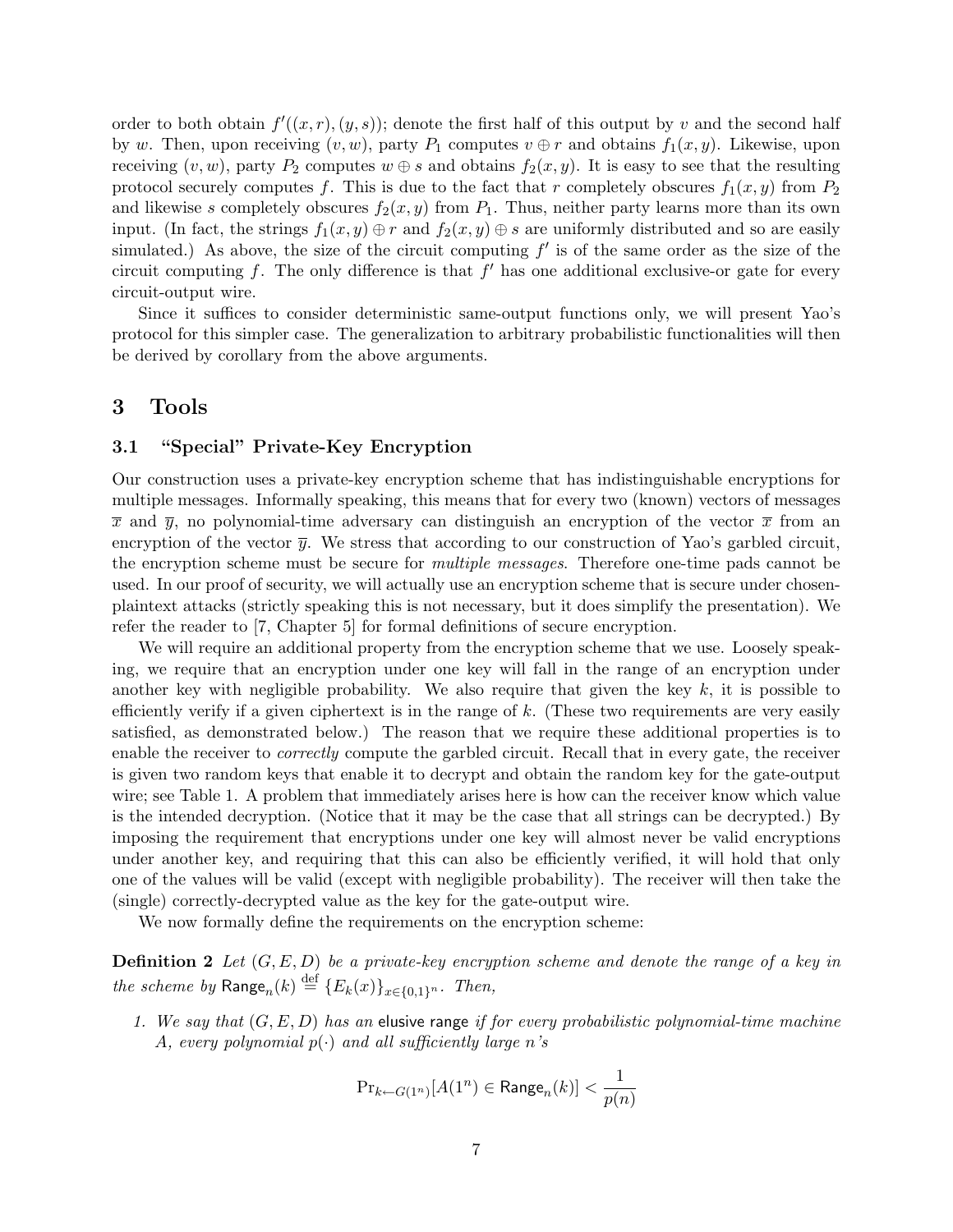2. We say that  $(G, E, D)$  has an efficiently verifiable range if there exists a probabilistic polynomialtime machine M such that  $M(1^n, k, c) = 1$  if and only if  $c \in \text{Range}_n(k)$ .

By convention, for every  $c \notin \text{Range}_n(k)$ , we have that  $D_k(c) = \bot$ .

Notice that the requirements for an "elusive range" are quite weak. In particular, the machine  $A$  is *oblivious* in that it is given no information on k and no examples of ciphertexts within  $\textsf{Range}_n(k)$ . Thus, A must "hit" the range with no help whatsoever.

We now show that it is easy to construct encryption schemes with the above properties. Let  $\mathcal{F} = \{f_k\}$  be a family of pseudorandom functions [8], where  $f_k: \{0,1\}^n \to \{0,1\}^{2n}$  for  $k \in \{0,1\}^n$ . Then, define

$$
E_k(x) = \langle r, f_k(r) \oplus x 0^n \rangle
$$

where  $x \in \{0,1\}^n$ ,  $r \in_R \{0,1\}^n$  and  $x0^n$  denotes the concatenation of x and  $0^n$ .<sup>3</sup> The fact that this encryption scheme has indistinguishable encryptions under chosen-plaintext attacks is well-known. Regarding our additional requirements:

- 1. Elusive range: Notice that if a truly random function  $f_{\text{rand}}$  was used instead of  $f_k$ , then the probability that a value c output by the machine A is in the range of  $\langle r, f_{\text{rand}}(r) \oplus x0^n \rangle$  is negligible. This follows from the fact that obtaining such a  $c$  involves finding a value  $r$  and then predicting the last n bits of  $f_{\text{rand}}(r)$  (notice that these last n bits are fully revealed in  $f_{\text{rand}}(r) \oplus x0^n$ ). Since  $f_{\text{rand}}$  is random, this prediction can succeed with probability at most  $2^{-n}$ . Now, by the assumption that  $f_k$  is *pseudorandom*, it follows that a polynomialtime machine  $A$  will also succeed in generating such a  $c$  with at most negligible probability. Otherwise, such an A could be used to distinguish  $f_k$  from a random function.
- 2. Efficiently verifiable range: Given k and  $c = \langle r, s \rangle$ , it is possible to compute  $f_k(r)$  and verify that the last n bits of  $f_k(r)$  equal the last n bits of s. If yes, then it follows that  $c \in \mathsf{Range}_n(k)$ , and if not then  $c \notin \mathsf{Range}_n(k)$ .

We stress that there are many possible ways to ensure correctness in the decryption of a gate. For example, as described in [12], explicit (and randomly permuted) indices may be used instead.<sup>4</sup>

Double-encryption security. In Yao's protocol, the private-key encryption scheme is used in order to double-encrypt values. As we have described, the protocol works by double-encrypting four values, where each double encryption uses a different combination of the keys associated with the input wires. Intuitively, given only two keys, it is possible to decrypt only one of the values. However, formally, this must be proven. We define a double-encryption experiment here and prove that any encryption scheme that is secure under chosen plaintext attacks is secure for doubleencryption here. We remark that the experiment does not look very natural. However, it is exactly what is needed in our proof of security. Let  $(G, E, D)$  be a private-key encryption scheme and assume without loss of generality that  $G(1^n)$  returns a string of length-n (i.e., the length of a key generated with security parameter  $1^n$  is exactly n). We denote  $\overline{E}(k_0, k_1, m) = E_{k_0}(E_{k_1}(m))$ . The experiment definition is as follows:

 ${}^{3}$ In fact, the string of 0's can have any super-logarithmic length. We set it to be of length n for simplicity.

<sup>&</sup>lt;sup>4</sup>We chose this method somewhat arbitrarily. We feel some preference due to the fact that the gate description and circuit construction is the simplest this way. As we will see, however, some price is paid in the proof of correctness.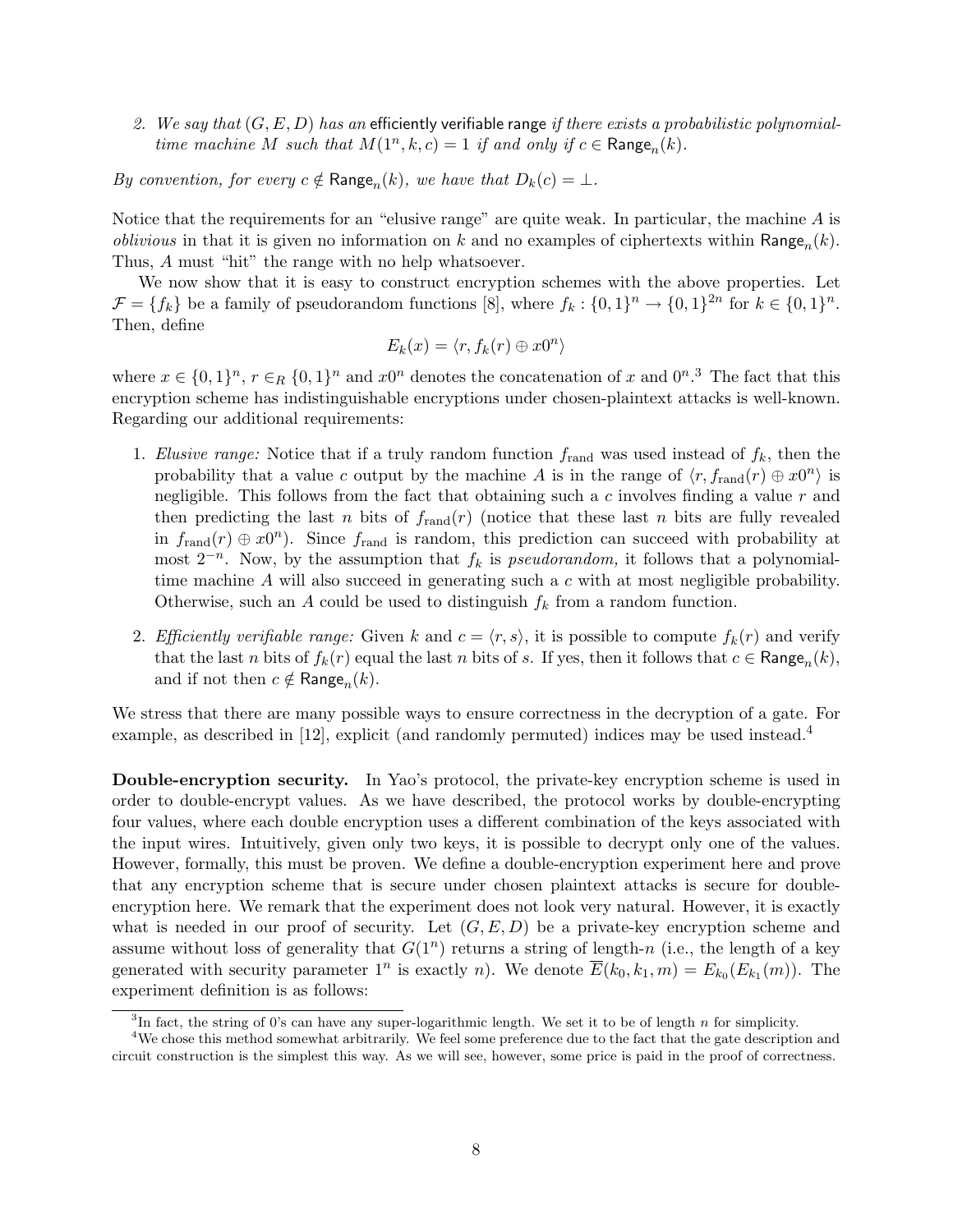# $\mathsf{Expt}^{\mathsf{double}}_{\mathcal{A}}(n, \sigma)$

- 1. The adversary A is invoked upon input  $1^n$  and outputs two keys  $k_0$  and  $k_1$  of length n and two triples of messages  $(x_0, y_0, z_0)$  and  $(x_1, y_1, z_1)$  where all messages are of the same length.
- 2. Two keys  $k'_0, k'_1 \leftarrow G(1^n)$  are chosen for the encryption scheme.
- 3. A is given the challenge ciphertext  $\langle \overline{E}(k_0, k_1', x_{\sigma}), \overline{E}(k_0', k_1, y_{\sigma}), \overline{E}(k_0', k_1', z_{\sigma}) \rangle$  as well as oracle access to  $\overline{E}(\cdot, k_1', \cdot)$  and  $\overline{E}(k_0', \cdot, \cdot).$ <sup>5</sup>
- 4. A outputs a bit b and this is taken as the output of the experiment.

Security under double encryption simply means that the adversary outputs 1 when  $\sigma = 0$  with almost the same probability as it outputs 1 when  $\sigma = 1$ .

**Definition 3** An encryption scheme  $(G, E, D)$  is secure under chosen double encryption if for every non-uniform probabilistic polynomial-time machine A, every polynomial  $p(\cdot)$  and all sufficiently large n's,

$$
\left|\Pr\left[\text{Expt}_{\mathcal{A}}^{\text{double}}(n,1)=1\right]-\Pr\left[\text{Expt}_{\mathcal{A}}^{\text{double}}(n,0)=1\right]\right|<\frac{1}{p(n)}
$$

We now show that any encryption scheme that is secure (i.e., has indistinguishable encryptions) under chosen plaintext attacks, is secure under chosen double-encryption. We remark that all security here is in the non-uniform model (and so we assume security under chosen plaintext attacks for non-uniform adversaries). It is well known that under chosen plaintext attacks, security for a single message implies security for multiple messages, see [7, Section 5.4], and we will thus assume this is in our proof. For the sake of completeness, we define the chosen-plaintext experiment for the case of multiple messages. In fact, we consider only the case of two messages, because this suffices for our proof later.

# $\mathsf{Expt}_{\mathcal{A}}^{\mathsf{cpa}}(n, \sigma)$

- 1. A key  $k \leftarrow G(1^n)$  is chosen and the adversary A is invoked with input  $1^n$  and oracle access to  $E_k(\cdot)$ . The adversary A outputs two pairs of messages  $(x_0, y_0)$  and  $(x_1, y_1).$
- 2. The challenge ciphertexts  $c_1 = E_k(x_\sigma)$  and  $c_2 = E_k(y_\sigma)$  are computed.
- 3. A is given the pair  $(c_1, c_2)$  as well as continued oracle access to  $E_k(\cdot)$
- 4. A outputs a bit b and this is taken as the output of the experiment.

The definition of security under chosen plaintext attacks is analogous to Definition 3 except that Expt<sup>double</sup> is replaced with Expt<sup>cpa</sup>. We are now ready to state the lemma.

**Lemma 4** Let  $(G, E, D)$  be a private-key encryption scheme that has indistinguishable encryptions under chosen plaintext attacks in the presence of non-uniform adversaries. Then  $(G, E, D)$  is secure under chosen double encryption.

<sup>&</sup>lt;sup>5</sup>Note that in the ciphertexts that  $A$  receives, at least one of the keys used is unknown to  $A$ . In addition, the oracle access here means that A can provide any k and m to  $\overline{E}(\cdot, k_1', \cdot)$  and receive back  $\overline{E}(k, k_1', m)$ ; likewise for  $\overline{E}(k_0', \cdot, \cdot).$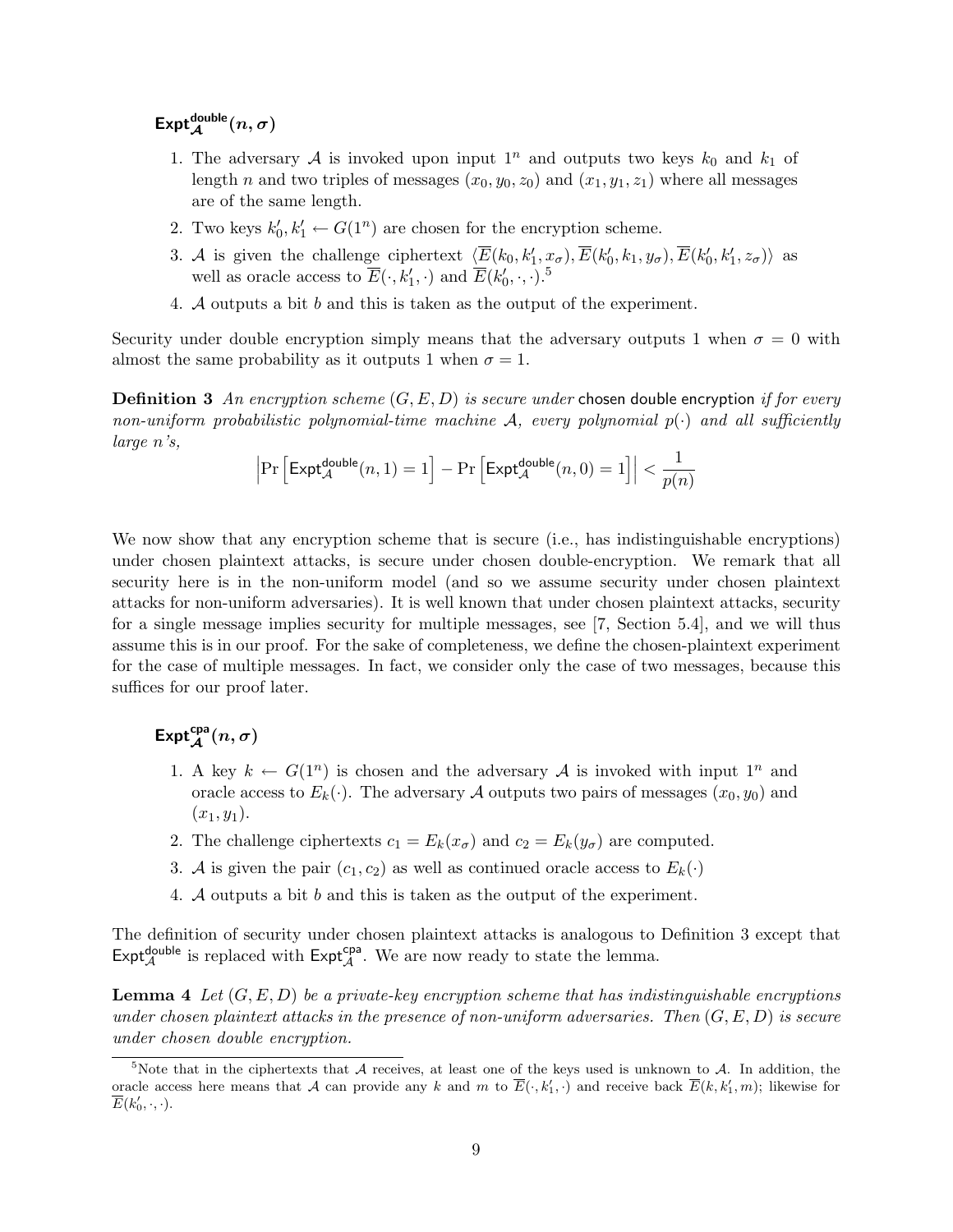**Proof Sketch:** We do not provide a full proof of this lemma, but rather a detailed proof sketch only. The full proof can be derived from this sketch in a straightforward manner. In order to prove this lemma, we define a modified experiment, denoted  $\textsf{Expt}_{\mathcal{A}}^{\textsf{mod}}(n, \sigma)$ , which is exactly the same as  $\text{Expt}_{\mathcal{A}}^{\text{double}}(\sigma)$  except that the y part of the challenge ciphertext does not depend on  $\sigma$ . That is, the challenge ciphertext equals  $\langle \overline{E}(k_0, k_1', x_{\sigma}), \overline{E}(k_0', k_1, y_0), \overline{E}(k_0', k_1', z_{\sigma}) \rangle$ ; note that  $x_{\sigma}$  and  $z_{\sigma}$  are encrypted as before, but  $y_0$  is always encrypted (even if  $\sigma = 1$ ). Clearly,

$$
\Pr\left[\text{Expt}_{\mathcal{A}}^{\text{double}}(n,0)=1\right]=\Pr\left[\text{Expt}_{\mathcal{A}}^{\text{mod}}(n,0)=1\right]
$$
\n(5)

because in both cases, the encrypted values are  $x_0$ ,  $y_0$  and  $z_0$ . We will prove that for every nonuniform probabilistic polynomial-time adversary and for some negligible function  $\mu(\cdot)$ , the following two equations hold:

$$
\left|\Pr\left[\text{Expt}_{\mathcal{A}}^{\text{mod}}(n,0)=1\right]-\Pr\left[\text{Expt}_{\mathcal{A}}^{\text{mod}}(n,1)=1\right]\right| < \mu(n)
$$
\n(6)

$$
\left| \Pr \left[ \text{Expt}_{\mathcal{A}}^{\text{mod}}(n, 1) = 1 \right] - \Pr \left[ \text{Expt}_{\mathcal{A}}^{\text{double}}(n, 1) = 1 \right] \right| < \mu(n) \tag{7}
$$

Combining Equations (5) to (7), we obtain that  $(G, E, D)$  is secure under chosen double encryption. We will prove Eq.  $(6)$ ; Eq.  $(7)$  is proven in an analogous way.

We begin by modifying  $\text{Expt}_{\mathcal{A}}^{\text{mod}}$  in the following way. First, we claim that indistinguishability holds even if the adversary A can chooses  $k'_0$  by itself. We can therefore let A choose  $k_0, k_1$  and  $k'_0$ . Given that this is the case, we need not generate  $\overline{E}(k'_0, k_1, y_0)$  as part of the challenge ciphertext (because given  $k'_0$  and  $k_1$ , A can compute it by itself). For the same reason, we can remove the oracle  $\overline{E}(k_0', \cdot, \cdot)$  from the experiment. We therefore need only to prove that Eq. (6) holds for the further modified experiment  $\text{Expt}_{\mathcal{A}}^{\text{mod}'}$  defined as follows:

# $\mathsf{Expt}_{\mathcal{A}}^{\mathsf{mod}'}(n,\sigma)$

- 1. The adversary A is invoked upon input  $1^n$  and outputs three keys  $k_0$ ,  $k_1$  and  $k'_0$  of length n and two pairs of messages  $(x_0, z_0)$  and  $(x_1, z_1)$  where all messages are of the same length.
- 2. A key  $k'_1 \leftarrow G(1^n)$  is chosen for the encryption scheme.
- 3. A is given  $\langle \overline{E}(k_0, k_1', x_{\sigma}), \overline{E}(k_0', k_1', z_{\sigma}) \rangle$  as well as oracle access to  $\overline{E}(\cdot, k_1', \cdot)$ .
- 4. A outputs a bit b and this is taken as the output of the experiment.

From what we have stated above, if we prove that the analogue of Eq. (6) holds for  $\text{Expt}_{\mathcal{A}}^{\text{mod}'}$ , then Eq. (6) itself clearly also holds. However,  $\text{Expt}_{\mathcal{A}}^{\text{mod}'}$  is now almost identical to  $\text{Expt}_{\mathcal{A}}^{\text{cpa}}$ . The only differences are:

- 1. In  $\text{Expt}_{\mathcal{A}}^{\text{mod}'}$  the challenge ciphertext is first encrypted with  $k_1'$  (the secret key) and then with  $k_0$  or  $k'_0$ , whereas in  $\text{Expt}_{\mathcal{A}}^{\text{cpa}}$  the challenge ciphertext is encrypted with the secret key only. However, this clearly does not matter because the adversary knows  $k_0$  and  $k'_0$  and so can compute this itself.
- 2. In Expt<sup>rod</sup> the oracle given to the adversary is  $\overline{E}(\cdot, k_1', \cdot)$  whereas in Expt<sup>cpa</sup> it is  $E_k(\cdot)$ . However, since k and  $k'_1$  play the same role as the secretly-chosen key, it is clear that given oracle  $E_{k_1'}(\cdot)$  it is possible to efficiently emulate the oracle  $E(\cdot, k_1', \cdot)$ . Therefore, this also makes no difference.

We conclude that Eq. (6) follows from the security of  $(G, E, D)$  under chosen plaintext attacks. As we have stated, Eq. (7) is proven in an analogous way, and thus we obtain that  $(G, E, D)$  is also secure under chosen double encryption. This concludes the proof sketch.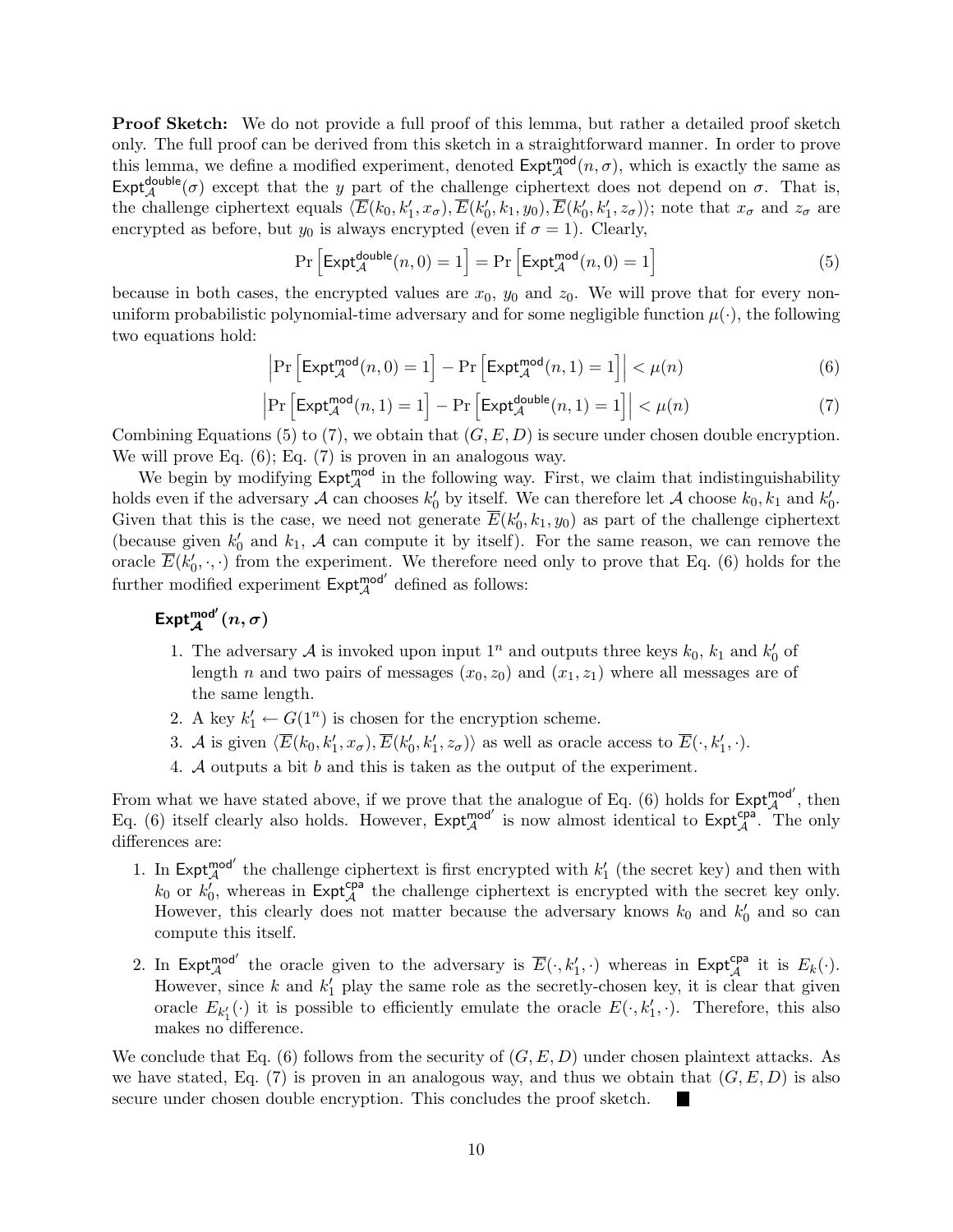#### 3.2 Oblivious Transfer

As we have mentioned, the 1-out-of-2 oblivious transfer functionality is defined by  $((x_0, x_1), \sigma) \mapsto$  $(\lambda, x_{\sigma})$  where  $\lambda$  denotes the empty string. For the sake of self-containment, we will briefly describe the oblivious transfer protocol of [6], that is secure in the presence of semi-honest adversaries. Our description will be for the case that  $x_0, x_1 \in \{0, 1\}$ ; when considering semi-honest adversaries, the general case can be obtained by running the single-bit protocol many times in parallel.

Protocol 1 (oblivious transfer [6]):

- Inputs:  $P_1$  has  $x_0, x_1 \in \{0, 1\}$  and  $P_2$  has  $\sigma \in \{0, 1\}$ .
- The protocol:
	- 1.  $P_1$  randomly chooses a permutation-trapdoor pair  $(f, t)$  from a family of enhanced trapdoor permutations.<sup>6</sup>  $P_1$  sends  $f$  (but not the trapdoor t) to  $P_2$ .
	- 2. P<sub>2</sub> chooses a random  $v_{\sigma}$  in the domain of f and computes  $w_{\sigma} = f(v_{\sigma})$ . In addition, P<sub>2</sub> chooses a random  $w_{1-\sigma}$  in the domain of f, using the "enhanced" sampling algorithm (see Footnote 6).  $P_2$  sends  $(w_0, w_1)$  to  $P_1$ .
	- 3.  $P_1$  uses the trapdoor t and computes  $v_0 = f^{-1}(w_0)$  and  $v_1 = f^{-1}(w_1)$ . Then, it computes  $b_0 = B(v_0) \oplus x_0$  and  $b_1 = B(v_1) \oplus x_1$ , where B is a hard-core bit of f. Finally,  $P_1$  sends  $(b_0, b_1)$  to  $P_2$ .
	- 4. P<sub>1</sub> computes  $x_{\sigma} = B(v_{\sigma}) \oplus b_{\sigma}$  and outputs  $x_{\sigma}$ .

The proof to the following theorem can be found in [7, Section 7.3.2].

**Theorem 5** Assuming that  $(f, t)$  are chosen from a family of enhanced trapdoor permutations, Protocol 1 securely computes the 1-out-of-2 oblivious transfer functionality in the presence of static semi-honest adversaries.

Recall that since the oblivious transfer functionality is deterministic, it suffices to use the simplified definition of Equations (3) and (4). Thus, it is guaranteed that there exist simulators, denoted  $S_1^{\text{or}}$ and  $S_2^{\text{OT}}$ , that generate the appropriate views of parties  $P_1$  and  $P_2$ , respectively. We remark that simulator  $S_1^{\text{OT}}$  receives  $P_1$ 's input  $(x_0, x_1)$  and outputs a full view of  $P_1$  that includes the input  $(x_0, x_1)$ , a random tape, and the incoming messages that  $P_1$  expects to see in a real execution (of course, this view output by  $S_1^{\text{OT}}$  is only computationally indistinguishable from a real view). Notice that  $P_1$  has no output in the oblivious transfer functionality, and so  $S_1^{\text{OT}}$  receives only  $P_1$ 's input. The simulator  $S_2^{\text{OT}}$  receives  $P_2$ 's input  $\sigma$  and output  $x_{\sigma}$  and outputs a view, as described above.

## 4 Yao's Two-Party Protocol

We are now ready to describe the protocol. We begin by formally describing how the garbled circuit is constructed. Then, we describe the protocol and prove its security.

<sup>&</sup>lt;sup>6</sup>Informally speaking, an enhanced trapdoor permutation has the property that it is possible to sample from the range, so that given the coins used for sampling it is still hard to invert the value. See [7, Appendix C.1] for more details.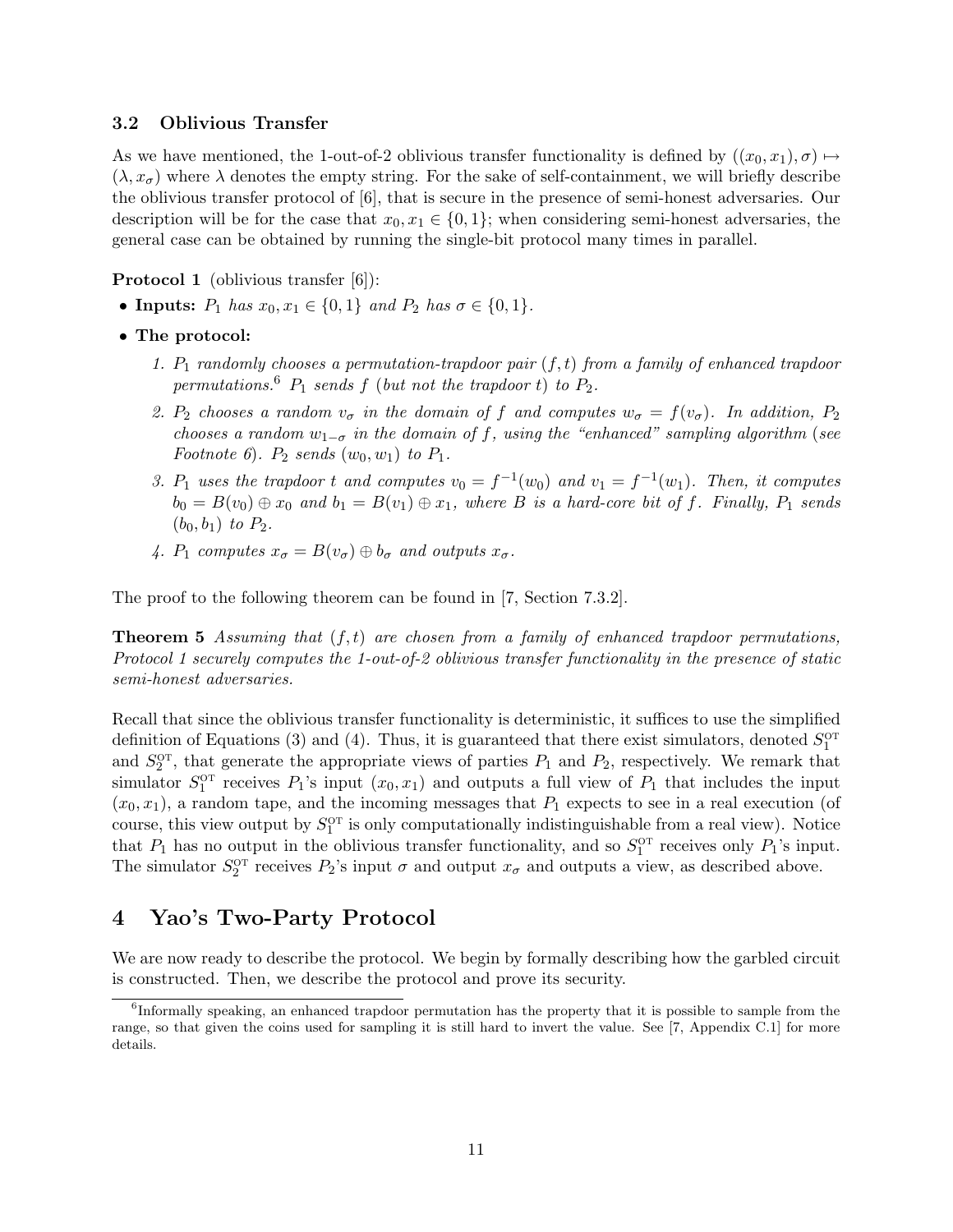#### 4.1 The Garbled Circuit Construction

In this section, we describe the garbled circuit construction. Let C be a boolean circuit that receives two inputs  $x, y \in \{0,1\}^n$  and outputs  $C(x, y) \in \{0,1\}^n$  (for simplicity, we assume that the input length, output length and the security parameter are all of the same length  $n$ ). We also assume that C has the property that if a circuit-output wire comes from a gate  $g$ , then gate  $g$  has no wires that are input to other gates.<sup>7</sup> (Likewise, if a circuit-input wire is itself also a circuit-output, then it is not input into any gate.)

We begin by describing the construction of a single garbled gate q in C. The circuit C is boolean, and therefore any gate is represented by a function  $g: \{0,1\} \times \{0,1\} \rightarrow \{0,1\}$ . Now, let the two input wires to g be labelled  $w_1$  and  $w_2$ , and let the output wire from g be labelled  $w_3$ . Furthermore, let  $k_1^0, k_1^1, k_2^0, k_3^1, k_3^0, k_3^1$  be six keys obtained by independently invoking the keygeneration algorithm  $G(1^n)$ ; for simplicity, assume that these keys are also of length n. Intuitively, we wish to be able to compute  $k_3^{g(\alpha,\beta)}$  $s^{g(\alpha,\beta)}$  from  $k_1^{\alpha}$  and  $k_2^{\beta}$  $2^{\beta}$ , without revealing any of the other three values  $k_3^{g(1-\alpha,\beta)}$  $s_3^{(1-\alpha,\beta)}, k_3^{(1-\alpha,1-\beta)}, k_3^{(1-\alpha,1-\beta)}$ . The gate g is defined by the following four values

$$
c_{0,0} = E_{k_1^0}(E_{k_2^0}(k_3^{g(0,0)}))
$$
  
\n
$$
c_{0,1} = E_{k_1^0}(E_{k_2^1}(k_3^{g(0,1)}))
$$
  
\n
$$
c_{1,0} = E_{k_1^1}(E_{k_2^0}(k_3^{g(1,0)}))
$$
  
\n
$$
c_{1,1} = E_{k_1^1}(E_{k_2^1}(k_3^{g(1,1)}))
$$

where E is from a private key encryption scheme  $(G, E, D)$  that has indistinguishable encryptions under chosen plaintext attacks, and has an elusive efficiently verifiable range; see Section 3.1. The actual gate is defined by a *random permutation* of the above values, denoted as  $c_0, c_1, c_2, c_3$ ; from here on we call them the garbled table of gate g. Notice that given  $k_1^{\alpha}$  and  $k_2^{\beta}$  $_2^{\beta}$ , and the values  $c_0, c_1, c_2, c_3$ , it is possible to compute the output of the gate  $k_3^{g(\alpha,\beta)}$  $_3^{\mathfrak{g}(\alpha,\beta)}$  as follows. For every *i*, compute  $D_{k_0^{\beta}}(D_{k_1^{\alpha}}(c_i))$ . If more than one decryption returns a non- $\perp$  value, then output abort. Otherwise,  $\det_{\mathbf{A}}$  $\frac{\gamma}{3}$  to be the only non- $\perp$  value that is obtained. (Notice that if only a single non- $\perp$  value is obtained, then this will be  $k_3^{g(\alpha,\beta)}$  because it is encrypted under the given keys  $k_1^{\alpha}$  and  $k_2^{\beta}$  $2^{\circ}$ . Later we will show that except with negligible probability, only one non-⊥ value is indeed obtained.)

We are now ready to show how to construct the entire garbled circuit. Let  $m$  be the number of wires in the circuit C, and let  $w_1, \ldots, w_m$  be labels of these wires. These labels are all chosen uniquely with the following exception: if  $w_i$  and  $w_j$  are both output wires from the same gate g, then  $w_i = w_j$  (this occurs if the fan-out of g is greater than one). Likewise, if an input bit enters more than one gate, then all circuit-input wires associated with this bit will have the same label.<sup>8</sup> Next, for every label  $w_i$ , choose two independent keys  $k_i^0, k_i^1 \leftarrow G(1^n)$ ; we stress that all of these keys are chosen independently of the others. Now, given these keys, the four garbled values of each gate are computed as described above and the results are permuted randomly. Finally, the

<sup>7</sup>This requirement is due to our labelling of gates described below; see Footnote 8. We note that this assumption on  $C$  increases the number of gates by at most  $n$ .

<sup>&</sup>lt;sup>8</sup>This choice of labelling is not essential and it is possible to provide unique labels for all wires. However, in such a case, the table of a gate with fan-out greater than one will have to be redefined so that the keys of all of the wires leaving the gate are encrypted. We chose this labelling because it seems to make for a simpler gate definition. We note, however, that due to this choice, we must assume that if a gate g has an output wire exiting from it, then it does not have another wire that exits it and enters another gate. As we have mentioned, this increases the number of gates by at most n.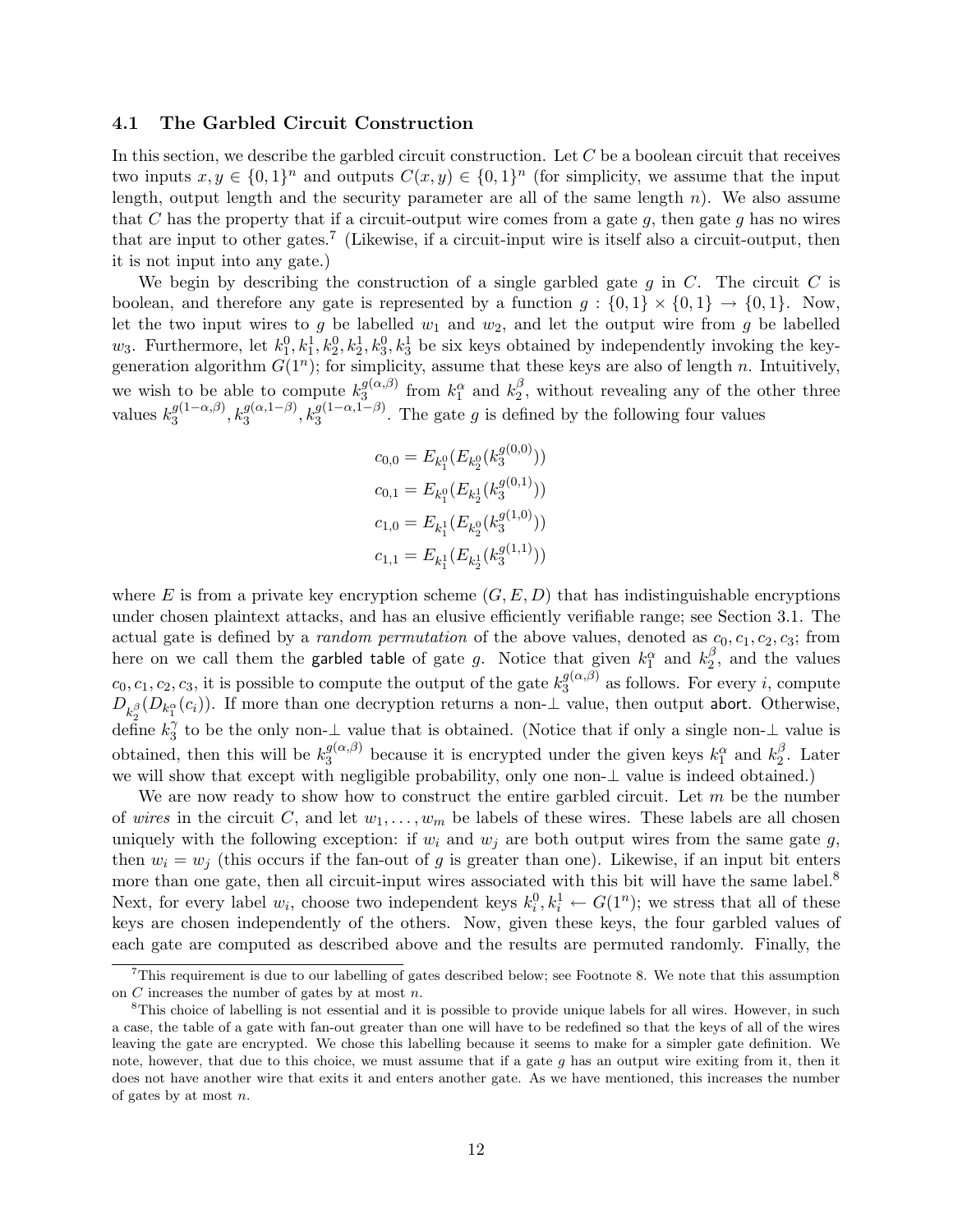output or decryption tables of the garbled circuit are computed. These tables simply consist of the values  $(0, k_i^0)$  and  $(1, k_i^1)$  where  $w_i$  is a *circuit-output wire*. (Alternatively, output gates can just compute 0 or 1 directly. That is, in an output gate, one can define  $c_{\alpha,\beta} = E_{k_1^{\alpha}}(E_{k_2^{\beta}}(g(\alpha,\beta)))$  for every  $\alpha, \beta \in \{0, 1\}$ .)

The entire garbled circuit of C, denoted  $G(C)$ , consists of the garbled table for each gate and the output tables. We note that the structure of C is given, and the garbled version of C is simply defined by specifying the output tables and the garbled table that belongs to each gate. This completes the description of the garbled circuit.

Correctness. We now claim that the above garbled circuit enables correct computation of the function. That is, given the appropriate input strings and the garbled table for each gate, it is possible to obtain the correct output. It is at this point that we use the "special" properties of the encryption scheme described in Section 3.1.

**Claim 6** (correctness): Let  $x = x_1 \cdots x_n$  and  $y = y_1 \cdots y_n$  be two n-bit inputs for C. Furthermore, Let  $w_{\text{in}_1}, \ldots, w_{\text{in}_n}$  be the labels of the circuit-input wires corresponding to x, and let  $w_{\text{in}_{n+1}}, \ldots, w_{\text{in}_{2n}}$ be the labels of the circuit-input wires corresponding to y. Finally, assume that the encryption scheme used to construct  $G(C)$  has an elusive and efficiently verifiable range. Then, given the garbled circuit  $G(C)$  and the strings  $k_{\text{in}}^{x_1}$  $\sum_{\text{in}_1}^{x_1}, \ldots, k_{\text{in}_n}^{x_n}, k_{\text{in}_{n+1}}^{y_1}, \ldots, k_{\text{in}_{2n}}^{y_n},$  it is possible to compute  $C(x, y)$ , except with negligible probability.

**Proof:** We begin by showing that every gate can be "decrypted" correctly. Specifically, let g be a gate with incoming wires  $w_1, w_2$  and outgoing wire  $w_3$ . Then, we show that for every  $\alpha, \beta \in \{0, 1\}$ , given  $k_1^{\alpha}$  and  $k_2^{\beta}$  $\frac{\beta}{2}$  and the garbled table of g, it is possible to determine  $k_3^{g(\alpha,\beta)}$  $_3^{\mathfrak{g}(\alpha,\beta)}$ , except with negligible probability. More formally, let  $c_0, c_1, c_2, c_3$  be the garbled table of gate g. We wish to find  $c_i$  such that  $c_i = E_{k_1^{\alpha}}(E_{k_2^{\beta}}(k_3^{g(\alpha,\beta)})$ *i* such that  $c_i \in \text{Range}_n(k_1^{\alpha})$  and  $D_{k_1^{\alpha}}(c_i) \in \text{Range}_n(k_2^{\beta})$  $\binom{g(\alpha,\beta)}{3}$ ). We claim that except with negligible probability, there exists a *single*  $2<sup>0</sup>$ ). In other words, at most one of the values decrypts correctly (from here on we use this informal term to mean what is formally described above).

This follows from the fact that the encryption scheme has an elusive range. Specifically, recall that the gate was constructed by first choosing independent values for the gate-input and gateoutput wires  $k_1^0, k_1^1, k_2^0, k_3^1, k_3^0, k_3^1$ . Next, the values  $c_0, c_1, c_2$  and  $c_3$  are computed. Now, assume that there are (at least) two values c such that for both of them  $c \in \text{Range}(k_1^{\alpha})$  and  $D_{k_1^{\alpha}}(c) \in$  $\mathsf{Range}_n(k_2^{\beta}$  $\binom{1}{2}$ ; denote these two values  $c_i$  and  $c_j$ . Without loss of generality, assume also that  $c_i =$  $E_{k_1^\alpha}(E_{k_2^\beta}(k_3^{g(\alpha,\beta)}$  $\binom{g(\alpha,\beta)}{3}$ ; i.e., assume that  $c_i$  should be correctly decrypted. There are two cases regarding  $c_j$ :

1.  $c_j = E_{k_1^{\alpha}}(E_{k_2^{1-\beta}}(z))$  for  $z \in \{k_3^0, k_3^1\}$ :

By our assumption regarding  $c_j$ , it follows that  $c_j\in \mathsf{Range}(k_1^{\alpha})$  and  $D_{k_1^{\alpha}}(c_j)\in \mathsf{Range}_n(k_2^{\beta})$  $\binom{p}{2}$ . This means that  $E_{k_2^{1-\beta}}(z)\in \mathsf{Range}_n(k_2^\beta)$ <sup> $\beta$ </sup><sub>2</sub>). Next, as mentioned above, recall that  $k_2^{1-\beta}$  $a_2^{1-\beta}, k_3^0$ , and  $k_3^1$  are all uniform and independent of  $k_2^{\beta}$  $2^{\beta}$ . Therefore, we can define a machine A that chooses two random keys  $k', k'' \leftarrow G(1^n)$  and outputs  $c = E_{k'}(k'')$ . The probability that  $c \in \mathsf{Range}(k)$ for  $k \leftarrow G(1^n)$  equals the probability that  $E_{k_2^{1-\beta}}(z) \in \mathsf{Range}_n(k_2^{\beta})$  $_{2}^{\beta}$  (recall that  $z \in \{k_{3}^{0}, k_{3}^{1}\}$ ). Since the encryption scheme  $(G, E, D)$  has an elusive range, we conclude that the probability that  $c \in \mathsf{Range}_n(k)$  is negligible. Therefore, the probability that  $E_{k_2^{1-\beta}}(z) \in \mathsf{Range}_n(k_2^{\beta})$  $_2^{\beta}$ ) is also negligible. This concludes this case.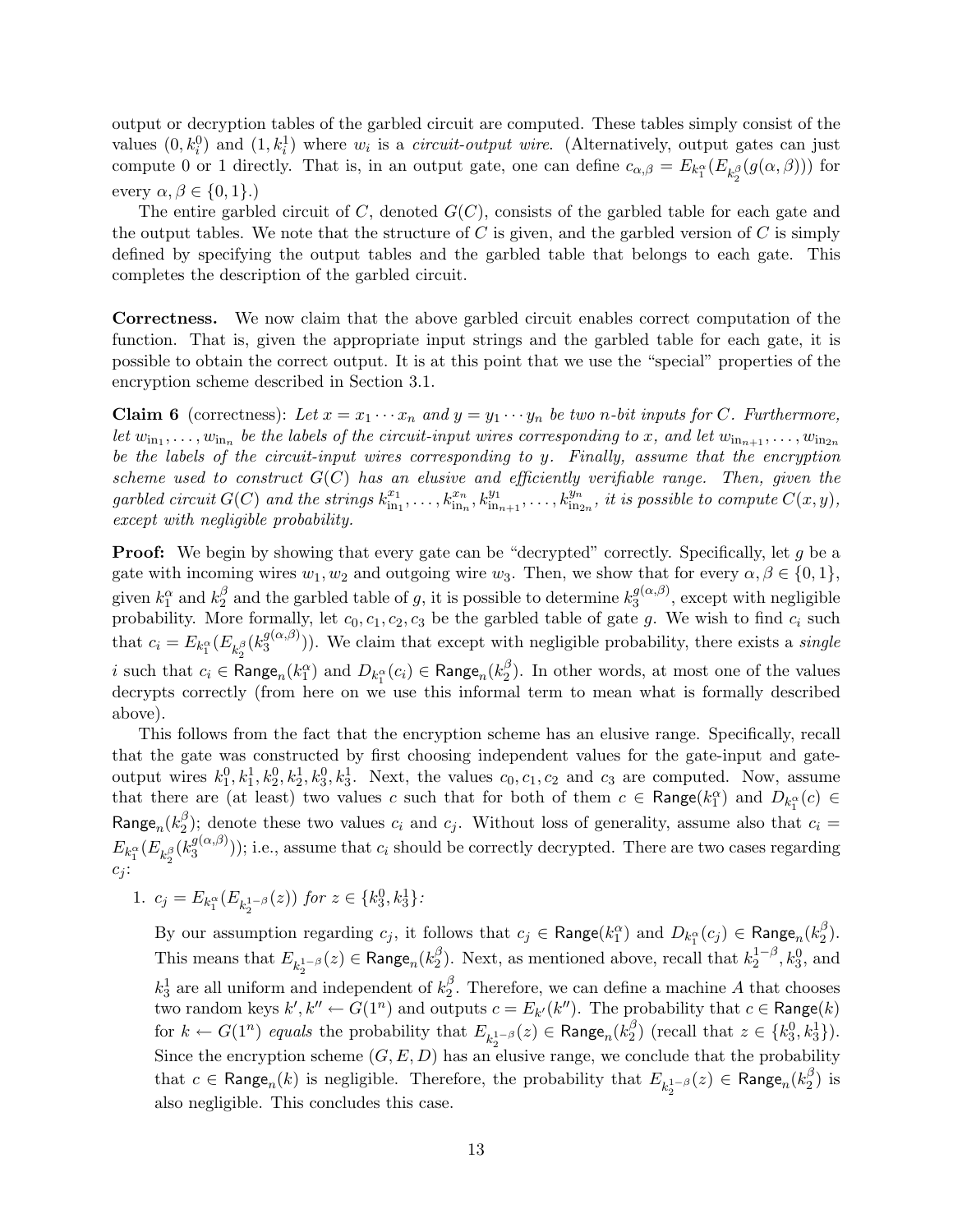2.  $c_j = E_{k_1^{1-\alpha}}(z)$  for  $z = E_{k'}(k'')$  where  $k' \in \{k_2^0, k_2^1\}$  and  $k'' \in \{k_3^0, k_3^1\}$ :

In this case, we have that  $E_{k_1-\alpha}(z) \in \mathsf{Range}_n(k_1^{\alpha})$ . Using the same arguments as above, and noticing once again that  $k_1^{1-\alpha}, k'$  and  $k''$  are all independent of  $k_1^{\alpha}$ , we have that this case occurs also with at most negligible probability.

Now, given that in every gate at most one  $c_i$  decrypts correctly, we prove the claim. In order to do this, we define that the key k is correct for wire  $w_i$  if  $k = k_i^{\alpha}$ , where  $\alpha \in \{0,1\}$  is the value obtained on wire  $w_i$  when computing the un-garbled circuit C on inputs  $(x, y)$ . By induction on the circuit, starting from the bottom and working up, we show that for every wire, the correct key for the wire is obtained. This holds for the circuit-input wires by the fact that the keys  $k_{\rm in}^{x_1}$  $\sum_{i=1}^{x_1} \ldots, k_{in}^{x_n}, k_{in_{n+1}}^{y_1}, \ldots, k_{in_{2n}}^{y_n}$  are given, and is the base case of the induction. Assume that it is true for a gate g with gate-input wires  $w_i$  and  $w_j$  and let  $k_i^{\alpha}$  and  $k_j^{\beta}$  $j$  be the respective keys held for these wires. Then, by the decryption procedure, it follows that the value  $k_{\ell}^{g(\alpha,\beta)} = D_{k_j^{\beta}}(D_{k_i^{\alpha}}(c_{\alpha,\beta}))$ is obtained, where  $w_{\ell}$  is the output wire of the gate.<sup>9</sup> Furthermore, by the arguments shown above, this is the only value that is decrypted correctly. Therefore, the correct key for the output wire of gate  $q$  is also obtained. This concludes the inductive step.

It follows that the correct keys of the output wires of the circuit are obtained, except with negligible probability. That is, the keys obtained for the circuit-output wires all correspond to the output value  $C(x, y)$ . Therefore, the value obtained after using the output tables is exactly  $C(x, y)$ , as required. **The Co** 

Removing the error probability. The above construction allows for a negligible probability of error. This is due to two possible events: (a) in some gate more than one value decrypts correctly, or (b) in some gate, the correct value does not decrypt correctly. As we have mentioned in Footnote 9, this second event can occur if the encryption scheme has decryption errors. This problem can be removed by using a scheme without decryption errors (this is not a limitation because decryption errors can always be removed [5]).

Regarding the first event causing error, this can be overcome in one of two ways. First, when constructing the circuit, it is possible to check that an error does not occur. Then, if an error has occurred, it is possible to reconstruct the garbled circuit again, repeating until no errors occur. (For this to work, we need to assume that the machine that verifies if a value is in the range of a key runs in deterministic polynomial-time, as is the case in our construction. Alternatively, it suffices to assume that it has only a one-sided error and never returns 1 when a value is not in the range.) The problem with this approach is that the construction of the circuit now runs in expected, and not strict, polynomial-time. Another approach is to use explicit randomly permuted indices, meaning that the decrypted values in the gates reveal exactly which item in the next table is to be opened. This approach was described in [12].

#### 4.2 Yao's Two-Party Protocol

As we have seen above, given the keys that correspond to the correct input, it is possible to obtain the correct output from the garbled circuit. Thus, the protocol proceeds by party  $P_1$  constructing the garbled circuit and giving it to  $P_2$ . Furthermore,  $P_1$  hands  $P_2$  the keys that correspond to

<sup>&</sup>lt;sup>9</sup>This holds if there are no decryption errors (i.e., if for every k and every x,  $D_k(E_k(x)) = x$ ). If there is a negligible error in the decryption, then we will inherit a negligible error probability here.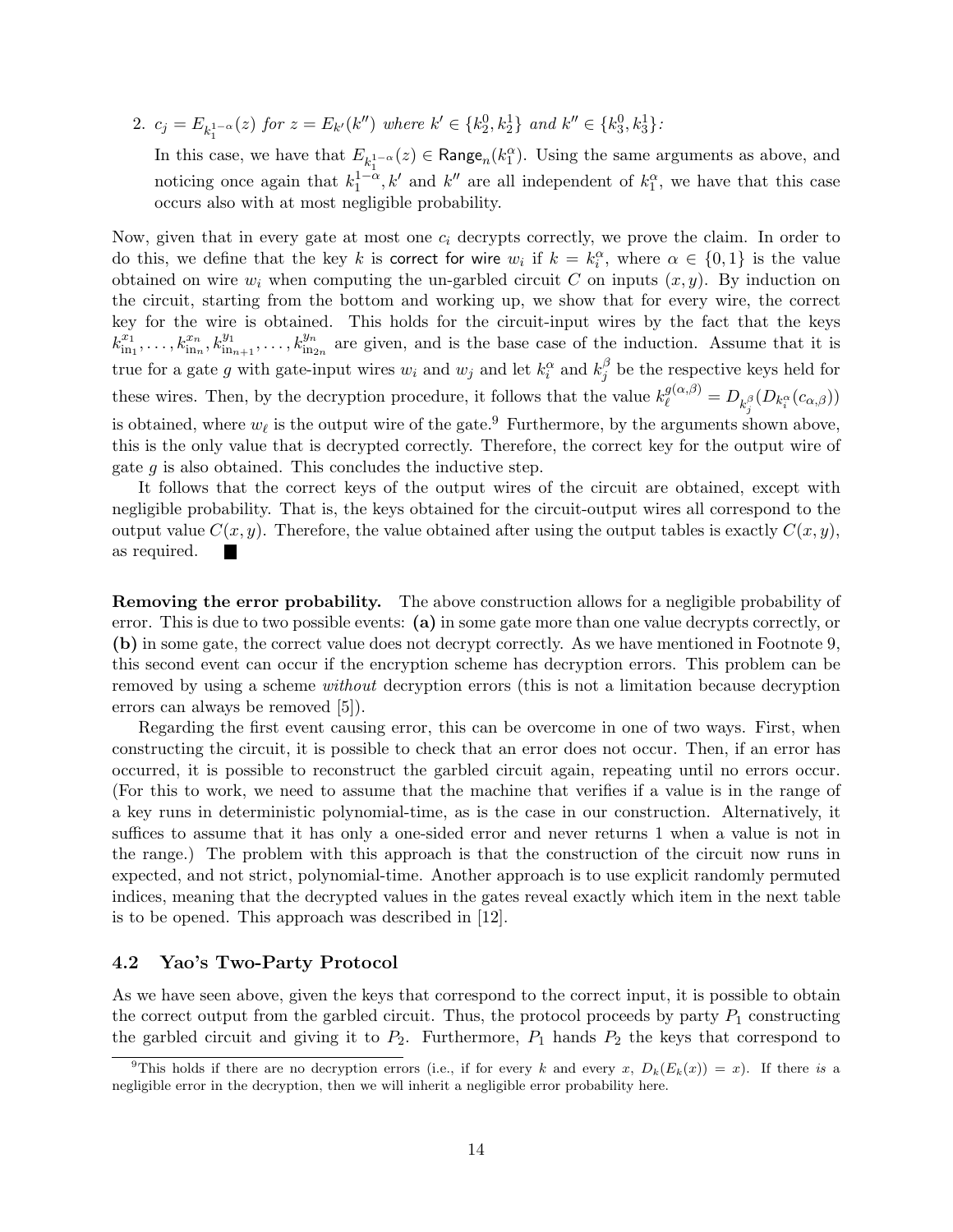$x = x_1 \cdots x_n$ . In addition,  $P_2$  must obtain the keys that correspond to its input  $y = y_1 \cdots y_n$ . However, this must be done carefully, ensuring the following:

- 1.  $P_1$  should not learn anything about  $P_2$ 's input string y.
- 2.  $P_2$  should obtain the keys corresponding to y and no others. (Otherwise,  $P_2$  could compute  $C(x, y)$  and  $C(x, y')$  for  $y' \neq y$ , in contradiction to the requirement that  $C(x, y)$  and nothing else is learned.)

The above two problems are solved by having  $P_1$  and  $P_2$  run 1-out-of-2 oblivious transfer protocols  $[13, 6]$ . That is, for every bit of  $P_2$ 's input, the parties run an oblivious transfer protocol where  $P_1$ 's input is  $(k_{n+i}^0, k_{n+i}^1)$  and  $P_2$ 's input is  $y_i$ . In this way,  $P_2$  obtains the keys  $k_{n+1}^{y_1}, \ldots, k_{2n}^{y_n}$  and only these keys. In addition,  $P_1$  learns nothing about y. We are now ready to formally describe the protocol.

Protocol 2 (Yao's two-party protocol):

- Inputs:  $P_1$  has  $x \in \{0,1\}^n$  and  $P_2$  has  $y \in \{0,1\}^n$ .
- Auxiliary input: A boolean circuit C such that for every  $x, y \in \{0,1\}^n$  it holds that  $C(x, y) =$  $f(x, y)$ , where  $f: \{0, 1\}^n \times \{0, 1\}^n \rightarrow \{0, 1\}^n$ . We require that C is such that if a circuit-output wire leaves some gate g, then gate g has no other wires leading from it into other gates (i.e., no circuit-output wire is also a gate-input wire). Likewise, a circuit-input wire that is also a circuit-output wire enters no gates.

#### • The protocol:

- 1.  $P_1$  constructs the garbled circuit  $G(C)$  as described in Section 4.1, and sends it to  $P_2$ .
- 2. Let  $w_1, \ldots, w_n$  be the circuit-input wires corresponding to x, and let  $w_{n+1}, \ldots, w_{2n}$  be the circuit-input wires corresponding to y. Then,
	- (a)  $P_1$  sends  $P_2$  the strings  $k_1^{x_1}, \ldots, k_n^{x_n}$ .
	- (b) For every i,  $P_1$  and  $P_2$  execute a 1-out-of-2 oblivious transfer protocol in which  $P_1$ 's input equals  $(k_{n+i}^0, k_{n+i}^1)$  and  $P_2$ 's input equals  $y_i$ .

The above oblivious transfers can all be run in parallel.

3. Following the above,  $P_2$  has obtained the garbled circuit and  $2n$  keys corresponding to the  $2n$ input wires to C. Party  $P_2$  then computes the circuit, as described in Section 4.1, obtaining  $f(x, y)$ .  $P_2$  then sends  $f(x, y)$  to  $P_1$  and they both output this value.

We now provide a formal proof that Protocol 2 securely computes the functionality  $f$ . Our proof could be simplified by relying on a composition theorem, such as that found in [7, Section 7.3.1]. However, for the sake of self-containment, we provide a direct proof of the security of the protocol.

Theorem 7 Let f be a deterministic same-output functionality. Furthermore, assume that the oblivious transfer protocol is secure in the presence of static semi-honest adversaries, and that the encryption scheme has indistinguishable encryptions under chosen plaintext attacks, and has an elusive and efficiently verifiable range. Then, Protocol 2 securely computes f in the presence of static semi-honest adversaries.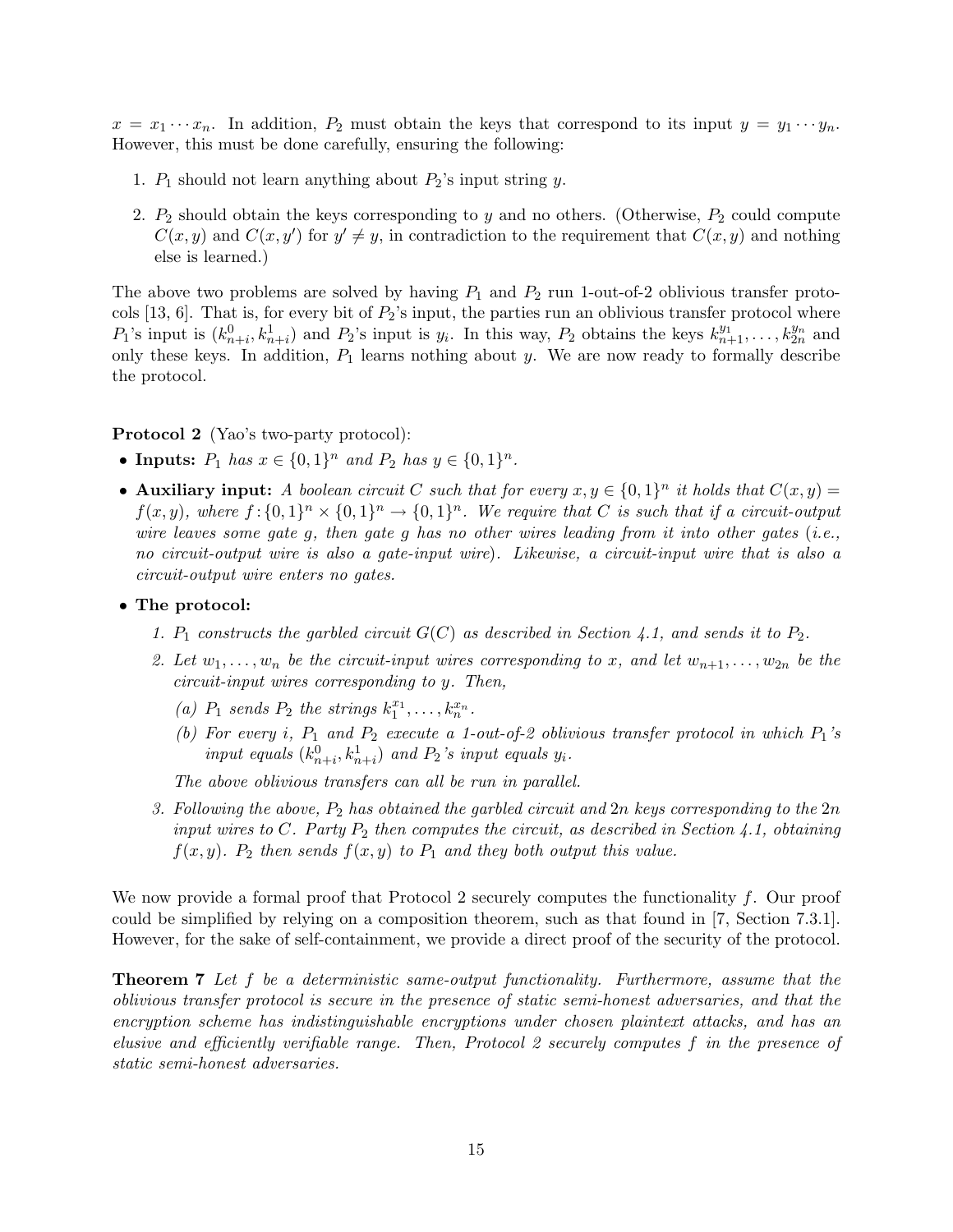**Proof:** Intuitively, since the oblivious transfer protocol is secure, party  $P_2$  receives exactly one key per circuit-input wire. Then, by the security of the encryption scheme, it is only able to decrypt one value in each gate. Furthermore, it has no idea if the value obtained in this decryption corresponds to a 0 or a 1. Therefore, it learns nothing from this computation, except for the output itself. We now formally prove this. Recall that since we consider deterministic functionalities, we can use the simpler formulation of security as stated in Equations (3) and (4). We prove the case separately when  $P_1$  is corrupted and when  $P_2$  is corrupted.

**A** simplifying convention. In the proof below, we will use the simulators  $S_1^{\text{OT}}$  and  $S_2^{\text{OT}}$  that exist for the oblivious transfer functionality in order to generate views for the corrupted parties. In general, a view is represented as the party's input followed by its random tape and concluding with the series of incoming messages. In order to simplify the presentation, we will present the view of a party in a different order. Specifically, we will write the view of a party in Protocol 2 – excluding the oblivious transfers – in the usual way. However, the view of the party in the oblivious transfers is written in full where it appears in the protocol transcript. That is, instead of splitting the view in the oblivious transfers into input, random-tape and incoming messages, the input and random-tape are written together with the incoming messages. This clearly makes no difference and is just to simplify notation (the standard way of writing the view of a party can be received by a trivial transformation of the view that we write below).

#### Case  $1 - P_1$  is corrupted

Notice that  $P_1$ 's view in an execution of  $\pi$  consists only of its view in the oblivious transfer protocols, and a single message that it receives from  $P_2$  at the end (that is supposedly the output). By the security of the oblivious transfer protocol,  $P_1$ 's view in the oblivious transfer executions can be generated without knowing  $P_2$ 's input. Furthermore, by the correctness of the construction of the garbled circuit (Claim 6), party  $P_2$  obtains the correct output  $f(x, y)$ , except with negligible probability. Therefore, the message that  $P_1$  receives from  $P_2$  at the end of a real protocol execution equals  $f(x, y)$ , except with negligible probability. A simulator that is given  $(x, f(x, y))$  can therefore simulate the complete view of  $P_1$  by first simulating its view in the oblivious transfers and then writing  $f(x, y)$  at the end. The formal proof of this follows a rather standard hybrid argument.

We begin by describing the simulator  $S_1$ : Upon input  $(x, f(x, y))$ , simulator  $S_1$  uniformly chooses a random-tape  $r_C$  for  $P_1$  and generates the garbled circuit that  $P_1$  would generate with randomness  $r_C$ . Then, let  $k_{n+1}^0, k_{n+1}^1, \ldots, k_{2n}^0, k_{2n}^1$  be the keys that correspond to  $P_2$ 's input in the constructed garbled circuit, and let  $S_1^{\text{OT}}$  be the simulator that is guaranteed to exist for party  $P_1$ in the oblivious transfer protocol. For every  $i = 1, \ldots, n$ , simulator  $S_1$  invokes the simulator  $S_1^{\text{OT}}$ upon input  $(k_{n+i}^0, k_{n+i}^1)$  in order to obtain  $P_1$ 's view in the i<sup>th</sup> oblivious transfer (since  $P_1$  has no output from the oblivious transfer, the simulator is invoked with its input only). Recall that the view generated by  $S_1^{\text{OT}}$  is made up of the input (in this case  $(k_{n+i}^0, k_{n+i}^1)$ ), a random tape, and a transcript of messages received. As we have mentioned, we will place the entire view of the party in the oblivious transfers together with the message transcript. In addition,  $S_1$  writes the output  $f(x, y)$  that  $P_1$  expects to receive at the end of the execution from  $P_2$ . We have that  $S_1$  outputs

$$
(x, r_C, S_1^{\text{OT}}(k_{n+1}^0, k_{n+1}^1), \dots, S_1^{\text{OT}}(k_{2n}^0, k_{2n}^1), f(x, y))
$$
 (8)

This concludes the description of  $S_1$ . We now prove that

$$
\{S_1(x, f(x, y))\}_{x, y \in \{0, 1\}^*} \stackrel{c}{\equiv} {\text{view}}_1^{\pi}(x, y)\}_{x, y \in \{0, 1\}^*}
$$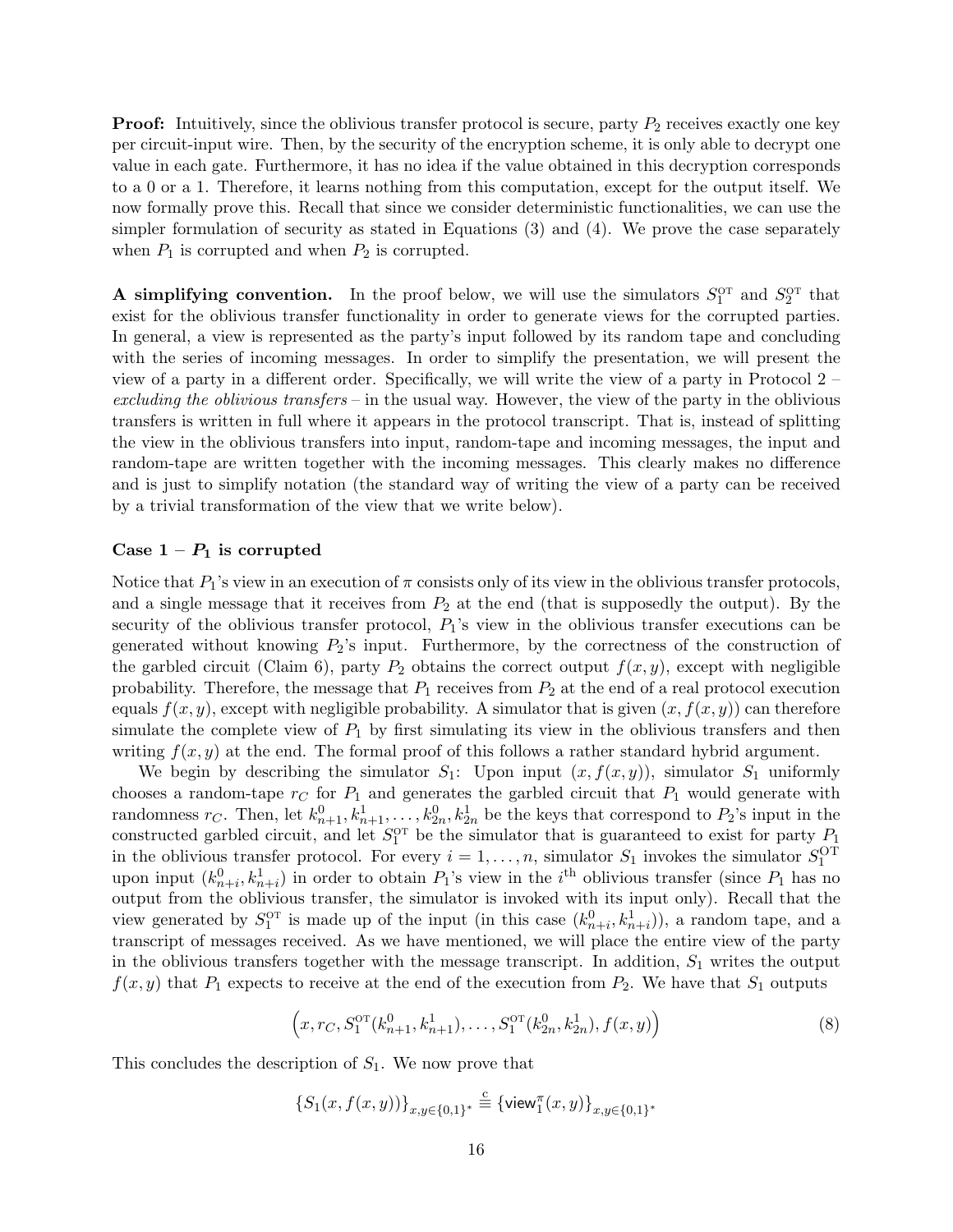where  $S_1(x, f(x, y))$  is as shown in Eq. (8) and  $\pi$  denotes Protocol 2. We first prove a hybrid argument over the simulated views for the oblivious transfers. That is, we define a hybrid distribution  $H_i$  in which the first i oblivious transfers are simulated and the last  $n - i$  are real. Formally, let  $H_i(x, y, r_C)$  denote the distribution:

$$
\left\{ (x, r_C, S_1^{\text{OT}}(k_{n+1}^0, k_{n+1}^1), \dots, S_1^{\text{OT}}(k_{n+i}^0, k_{n+i}^1), R_1^{\text{OT}}((k_{n+i+1}^0, k_{n+i+1}^1), y_{i+1}), \dots, R_1^{\text{OT}}((k_{2n}^0, k_{2n}^1), y_n), f(x, y)) \right\}
$$

where  $R_1^{\text{OT}}((k_{n+j}^0, k_{n+j}^1), y_j)$  denotes the *real transcript* from view $_1^{\text{OT}}((k_{n+j}^0, k_{n+j}^1), y_j)$ . Notice that the keys  $k_{n+j}^0, k_{n+j}^1$  here are as defined by the garbled circuit, when generated with the random tape  $r_C$ . Notice also that when  $r_C$  is uniformly chosen,  $H_n(x, y, r_C)$  equals the distribution that appears in Eq. (8); i.e., it equals  $S_1(x, f(x, y))$ . Furthermore,  $H_0(x, y, r_C)$  is almost the same as view<sup><sup> $\pi$ </sup>(*x, y*); the only difference is that the last component of  $H_0$  equals  $f(x, y)$  whereas the last</sup> component of view<sup> $\pi$ </sup>(*x, y*) is the message that  $P_2$  would send  $P_1$  in the last message of the protocol. For simplicity, from here on we will assume that  $x, y, r_C$  are all of the same length, and in particular, are of length n.

We now prove that  $\{H_0(x, y, r_C)\}\triangleq \{H_n(x, y, r_C)\}\$ . By contradiction, assume that there exists a probabilistic polynomial-time distinguisher D and a polynomial  $p(.)$  such that for infinitely many  $n$ 's (and  $x, y, r_C \in \{0, 1\}^n$ ),

$$
|\Pr[D(H_0(x, y, r_C)) = 1] - \Pr[D(H_n(x, y, r_C)) = 1]| > \frac{1}{p(n)}
$$

It follows that there exists an i such that for infinitely many  $x, y, r<sub>C</sub>$ ,

$$
|\Pr[D(H_i(x, y, r_C)) = 1] - \Pr[D(H_{i+1}(x, y, r_C)) = 1]| > \frac{1}{np(n)}
$$

We now use  $D$  to contradict the security of the oblivious transfer protocol. First, notice that the only difference between  $H_i(x, y, r_C)$  and  $H_{i+1}(x, y, r_C)$  is that the random-tape and transcript of the  $(i + 1)$ <sup>th</sup> oblivious transfer are according to view<sup>or</sup> $((k_{n+i+1}^0, k_{n+i+1}^1), y_{i+1})$  in  $H_i$  and according to  $S_1^{\text{OT}}(k_{n+i+1}^0, k_{n+i+1}^1)$  in  $H_{i+1}$ . Furthermore, given  $x, y, r_C, i$  and a view v (which is either  $\textsf{view}_1^{\text{OT}}((k_{n+i+1}^0, k_{n+i+1}^1), y_{i+1})$  or  $S_1^{\text{OT}}(k_{n+i+1}^0, k_{n+i+1}^1))$  it is possible to construct a distribution  $H$ such that if v is from view<sup>OT</sup> then  $H = H_i(x, y, r_C)$  and if v is from  $S_1^{\text{OT}}$  then  $H = H_{i+1}(x, y, r_C)$ . It therefore follows that for infinitely many inputs, it is possible to distinguish the view of  $P_1$  in a real oblivious transfer execution from its simulated view with the same probability that it is possible to distinguish  $H_i(x, y, r_C)$  from  $H_{i+1}(x, y, r_C)$ . However, this contradicts the security of the oblivious transfer protocol. We therefore conclude that  $\{H_0(x, y, r_C)\}\triangleq \{H_n(x, y, r_C)\}\.$  (We remark that the distinguisher that we construct here is *non-uniform* because it needs to have  $x, y, r_C$  and i. For this reason, we defined non-uniform indistinguishability; see the beginning of Section 2.) Until now, we have shown that

$$
\{S_1(x, f(x, y))\} \stackrel{c}{=} \left\{(x, r_C, R_1^{\text{OT}}((k_n^0, k_n^1), y_1), \dots, R_1^{\text{OT}}((k_{2n}^0, k_{2n}^1), y_n), f(x, y))\right\}
$$
(9)

However, this does not quite suffice because we cannot just assume that  $P_2$  sends the correct value  $f(x, y)$  to  $P_1$  in a real execution (notice that in the right-hand distribution in Eq. (9), the last message received by  $P_1$  in the view is  $f(x, y)$ . We now show that

$$
\begin{aligned}\n\left\{ (x, r_C, R_1^{\text{OT}}((k_n^0, k_n^1), y_1), \dots, R_1^{\text{OT}}((k_{2n}^0, k_{2n}^1), y_n), f(x, y)) \right\} \\
\stackrel{\text{c}}{=} \left\{ (x, r_C, R_1^{\text{OT}}((k_n^0, k_n^1), y_1), \dots, R_1^{\text{OT}}((k_{2n}^0, k_{2n}^1), y_n), \text{msg}_3(P_2 \to P_1)) \right\}\n\end{aligned} \tag{10}
$$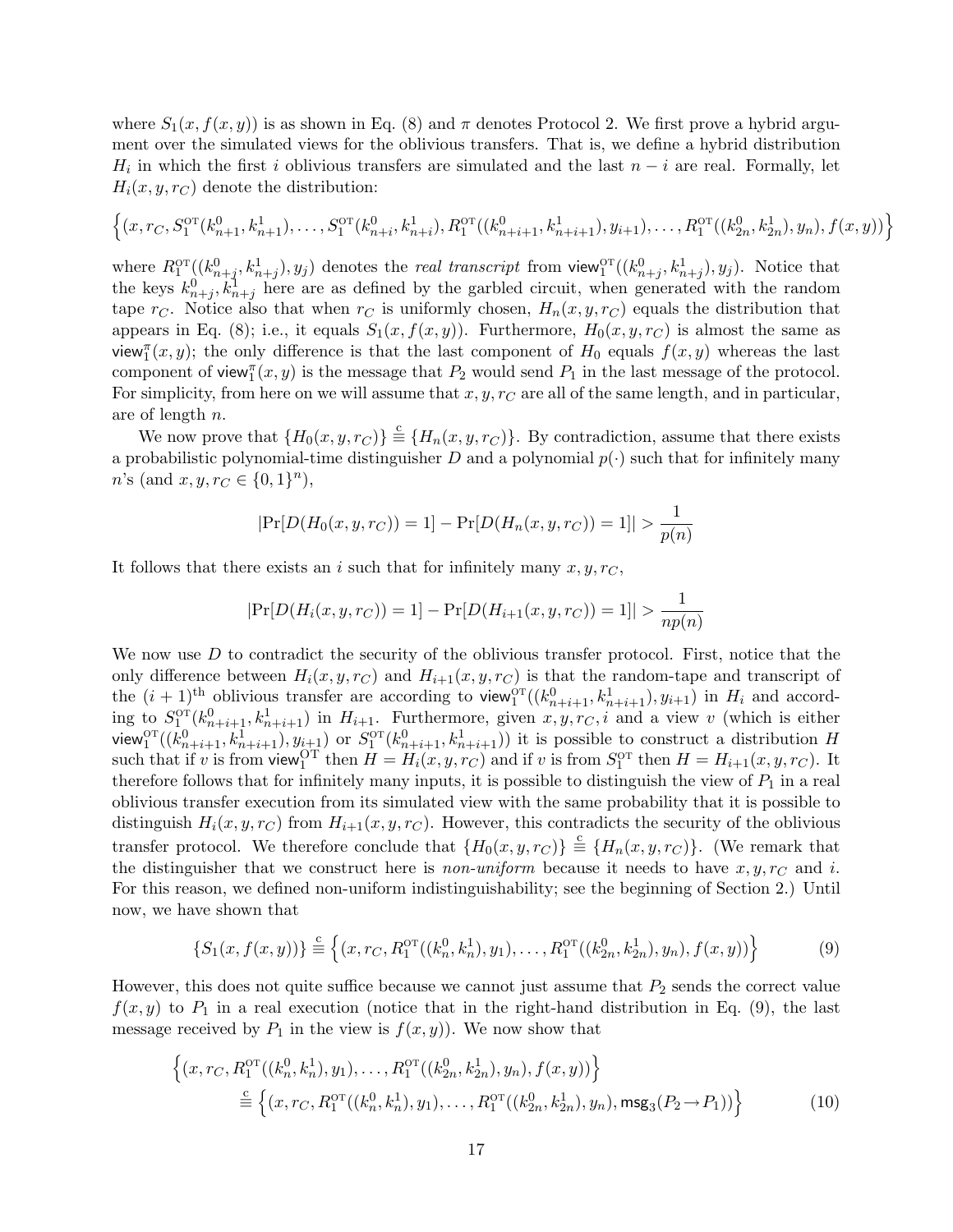where  $\mathsf{msg}_3(P_2\to P_1)$  denotes the message that  $P_2$  sends to  $P_1$  in step 3 of the protocol. Notice that the only difference between these distributions is whether the last component equals  $f(x, y)$  or the message sent by  $P_2$  to  $P_1$  in step 3. Recall that this message sent by  $P_2$  is exactly the output that it obtains from the garbled circuit. Now, by Claim  $6$ , the output obtained by  $P_2$  from the garbled circuit when  $P_1$  sends it the keys corresponding to x and it receives the keys corresponding to y from the oblivious transfers, equals  $f(x, y)$  except with negligible probability. By the security of the oblivious transfer protocol, we have that  $P_2$  receives the keys corresponding to y, except with negligible probability. (This follows immediately from the correctness condition which is implied by the definition of security.) Therefore,  $\text{msg}_3(2\rightarrow 1) = f(x, y)$  except with negligible probability, and Eq. (10) follows. Notice now that

$$
\{(x, r_C, R_1^{\text{OT}}((k_n^0, k_n^1), y_1), \dots, R_1^{\text{OT}}((k_{2n}^0, k_{2n}^1), y_n), \text{msg}_3(2\to 1))\} \equiv \{\text{view}_1^{\pi}(x, y)\} \tag{11}
$$

and so by combining Equations (9) to (11), the proof of this case is concluded.

#### Case  $2 - P_2$  is corrupted

In this case, we construct a simulator  $S_2$  that is given input  $(y, f(x, y))$  and generates the view of  $P_2$  in Protocol 2. Notice that  $P_2$  expects to receive a garbled circuit, and so  $S_2$  must generate such a circuit. Furthermore, this circuit must be such that  $P_2$  would obtain  $f(x, y)$  when computing the circuit according to the protocol instructions. Of course,  $S_2$  cannot just honestly generate the circuit, because it does not know  $x$ . (Without knowing  $x$ , it would not know which of the keys  $k_1^0, k_1^1, \ldots, k_n^0, k_n^1$  to hand to  $P_2$ .) It therefore generates a "fake" garbled circuit that always evaluates to  $f(x, y)$ , irrespective of which keys are used. This is achieved by using gate tables in which all four entries encrypt the same key, and therefore the values of the input wires do not affect the value of the output wire. The crux of the proof is in showing that this circuit is indistinguishable from the real garbled circuit that  $P_2$  receives in a real execution. In order to show this we use a hybrid argument. We first show that  $P_2$ 's view in a *real* execution of the protocol is indistinguishable from a hybrid distribution  $H_{\text{or}}(x, y)$  in which the real oblivious transfers are replaced with simulated ones. Next, we consider a series of hybrids  $H_i(x, y)$  in which one gate at a time is replaced in the real garbled circuit. The hybrid distributions are such that  $H_0(x, y)$  contains a real garbled circuit (and therefore equals  $H_{\text{OT}}(x, y)$ . In contrast, distribution  $H_{|C|}(x, y)$  contains the same fake circuit constructed by  $S_2$  (and, as we will see, therefore equals  $S_2(y, f(x, y))$ ). By a standard hybrid argument, it follows that a distinguisher between  $H_0(x, y)$  and  $H_{|C|}(x, y)$  can be used to distinguish between two successive hybrids. However, the security of the encryption scheme that is used for generating the gate tables ensures that neighboring hybrids are computationally indistinguishable. We conclude that  $H_0(x, y)$  is indistinguishable from  $H_{|C|}(x, y)$ , and so  $\{S_2(y, f(x, y))\}\stackrel{\subset}{=}$  {view<sub>2</sub><sub>2</sub>(x, y)}.

We now formally describe  $S_2$ . Simulator  $S_2$  begins by constructing a fake garbled circuit, denote  $\tilde{G}(C)$ . This is accomplished as follows. For every wire  $w_i$  in the circuit C, simulator  $S_2$  chooses two random keys  $k_i$  and  $k'_i$ . Next, the gates are computed: let g be a gate with input wires  $w_i, w_j$ and output wire  $w_{\ell}$ . Then, g contains encryptions of the single key  $k_{\ell}$  under all four combinations of the keys  $k_i, k'_i, k_j, k'_j$  that are associated with the input wires to g (in contrast, the key  $k'_\ell$  is not encrypted at all). That is,  $S_2$  computes the following values:

$$
c_{0,0} = E_{k_i}(E_{k_j}(k_\ell))
$$
  
\n
$$
c_{0,1} = E_{k_i}(E_{k'_j}(k_\ell))
$$
  
\n
$$
c_{1,0} = E_{k'_i}(E_{k_j}(k_\ell))
$$
  
\n
$$
c_{1,1} = E_{k'_i}(E_{k'_j}(k_\ell))
$$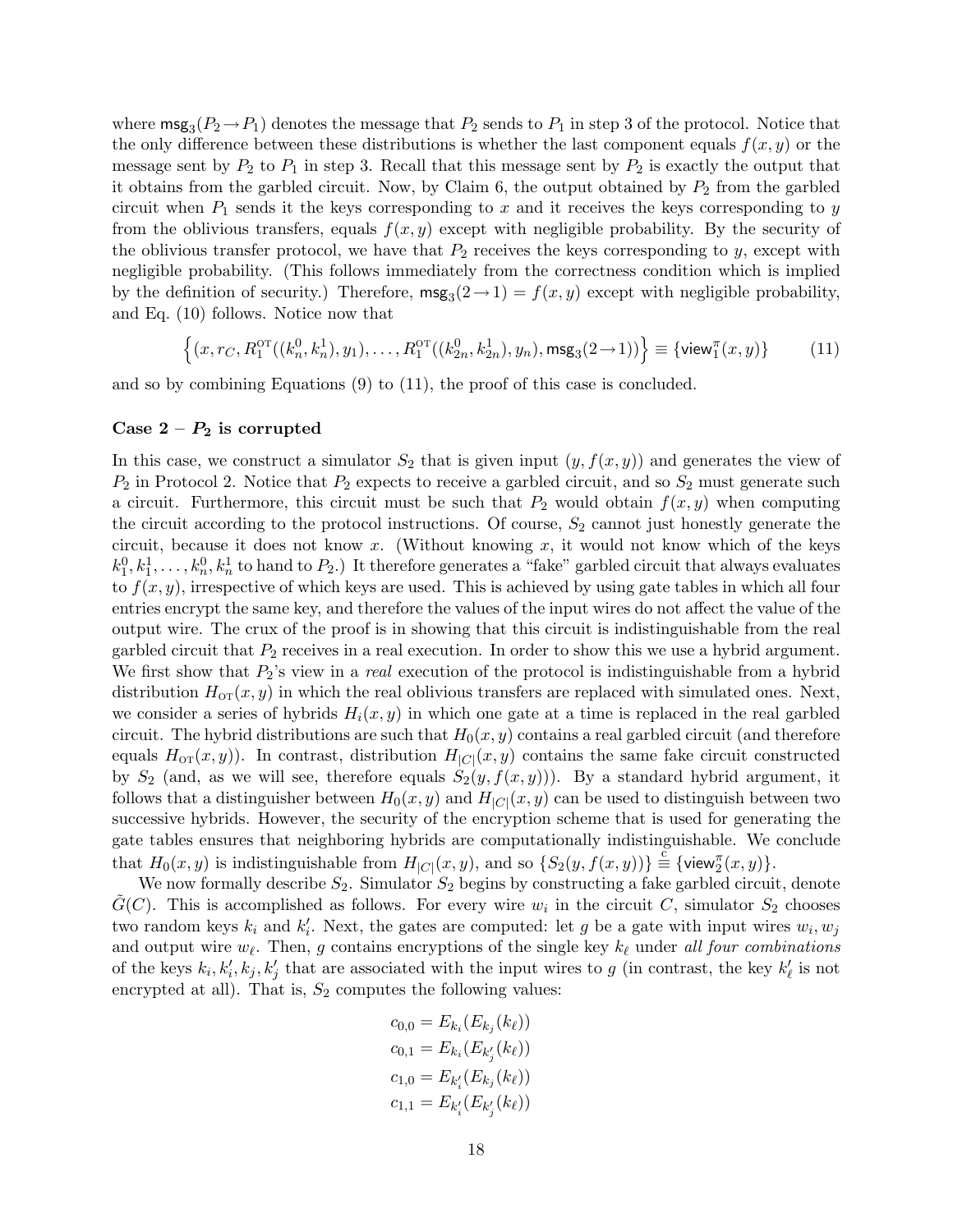and writes them in random order. This is carried out for all of the gates of the circuit. It remains to describe how the output decryption tables are constructed. Denote the  $n$ -bit output  $f(x, y)$  by  $z_1 \cdots z_n$  (recall that this is part of  $S_2$ 's input), and denote the circuit-output wires by  $w_{m-n+1}, \ldots, w_m$ . In addition, for every  $i = 1, \ldots, n$ , let  $k_{m-n+i}$  be the (single) key encrypted in the gate from which wire  $w_{m-n+i}$  left, and let  $k'_{m-n+i}$  be the other key (as described above). Then, the output decryption table for wire  $w_{m-n+i}$  is given by:  $[(0, k_{m-n+i}), (1, k'_{m-n+i})]$  if  $z_i = 0$ , and  $[(0, k'_{m-n+i}), (1, k_{m-n+i})]$  if  $z_i = 1$ . This completes the description of the construction of the fake garbled circuit  $\tilde{G}(C)$ . (Notice that the keys  $k_{m-n+1}, \ldots, k_m$  decrypt to  $z_1 \cdots z_n = f(x, y)$  exactly.)

Next,  $S_2$  generates the view of  $P_2$  in the phase where it obtains the keys. First, in the simulated view, it sets the keys that  $P_2$  receives from  $P_1$  in step 2a of Protocol 2 to be  $k_1, \ldots, k_n$ . (Recall that  $w_1, \ldots, w_n$  are the circuit-input wires associated with  $P_1$ 's input x and that the keys for these wires are  $k_1, k'_1, \ldots, k_n, k'_n$ . Here,  $S_2$  takes the keys  $k_1, \ldots, k_n$ . However, it could have taken  $k'_1, \ldots, k'_n$ or any other combination and this would make no difference.) Next, let  $S_2^{\text{OT}}$  be the simulator that is guaranteed to exist for the oblivious transfer protocol. Then, for every  $i = 1, \ldots, n$ , simulator  $S_2$  invokes the simulator  $S_2^{\text{OT}}$  upon input  $(y_i, k_{n+i})$  in order to obtain  $P_2$ 's view in the *i*<sup>th</sup> oblivious transfer. (Here  $y_i$  and  $k_{n+i}$  are  $P_2$ 's respective input and output in the  $i<sup>th</sup>$  oblivious transfer. As above, we use the keys  $k_{n+1}, \ldots, k_{2n}$  associated with the input wires for y. However, this choice is arbitrary and we could have used  $k'_{n+1}, \ldots, k'_{2n}$  or any other combination.) Recall that the view generated by  $S_2^{\text{OT}}$  is made up of the input (in this case  $y_i$ ), a random tape, and a transcript of messages received. Recall also that by convention, we place the entire view in the oblivious transfer (including the random-tape) together. We therefore have that  $S_2$  outputs

$$
(y, \tilde{G}(C), k_1, \ldots, k_n, S_2^{\text{OT}}(y_1, k_{n+1}), \ldots, S_2^{\text{OT}}(y_n, k_{2n}))
$$

This concludes the description of  $S_2$ . We now prove that

$$
\{S_2(y,f(x,y))\}_{x,y\in\{0,1\}^*}\stackrel{\text{c}}{=} \{\textsf{view}^\pi_2(x,y)\}_{x,y\in\{0,1\}^*}
$$

First, observe that

$$
\{\text{view}_2^{\pi}(x,y)\} \equiv \left\{ (y, G(C), k_1^{x_1}, \dots, k_n^{x_n}, R_2^{\text{OT}}((k_{n+1}^0, k_{n+1}^1), y_1), \dots, R_2^{\text{OT}}((k_{2n}^0, k_{2n}^1), y_n)) \right\}
$$

where  $R_2^{\text{OT}}((k_{n+i}^0, k_{n+i}^1), y_i)$  denotes the *real transcript* from view $2^{\text{OT}}((k_{n+i}^0, k_{n+i}^1), y_i)$ . We also denote the hybrid distribution where the real oblivious transfers are replaced by simulated ones by

$$
H_{\text{OT}}(x, y) = (y, G(C), k_1^{x_1}, \dots, k_n^{x_n}, S_2^{\text{OT}}(y_1, k_{n+1}^{y_1}), \dots, S_2^{\text{OT}}(y_n, k_{2n}^{y_n}))
$$

We stress that in the hybrid distribution  $H_{\text{or}}$ , the garbled circuit  $G(C)$  that appears is the real one and not the fake one. We first claim that

$$
\{H_{\text{OT}}(x,y)\}_{x,y\in\{0,1\}^*} \stackrel{\text{c}}{=} \{\text{view}_2^{\pi}(x,y)\}_{x,y\in\{0,1\}^*}
$$
 (12)

The only difference between the distributions in Eq. (12) is due to the fact that simulated views of the oblivious transfers are provided instead of real ones. Indistinguishability therefore follows from the security of the oblivious transfer protocol. The formal proof of this is almost identical to the case that  $P_1$  is corrupted, and is therefore omitted.

Next, we consider a series of hybrid experiments  $H_i(x, y)$  in which one gate at a time is replaced in the real garbled circuit  $G(C)$  until the result is the fake garbled circuit  $G(C)$ . Before we do this, we consider an alternative way of constructing the fake garbled circuit  $G(C)$ . This alternative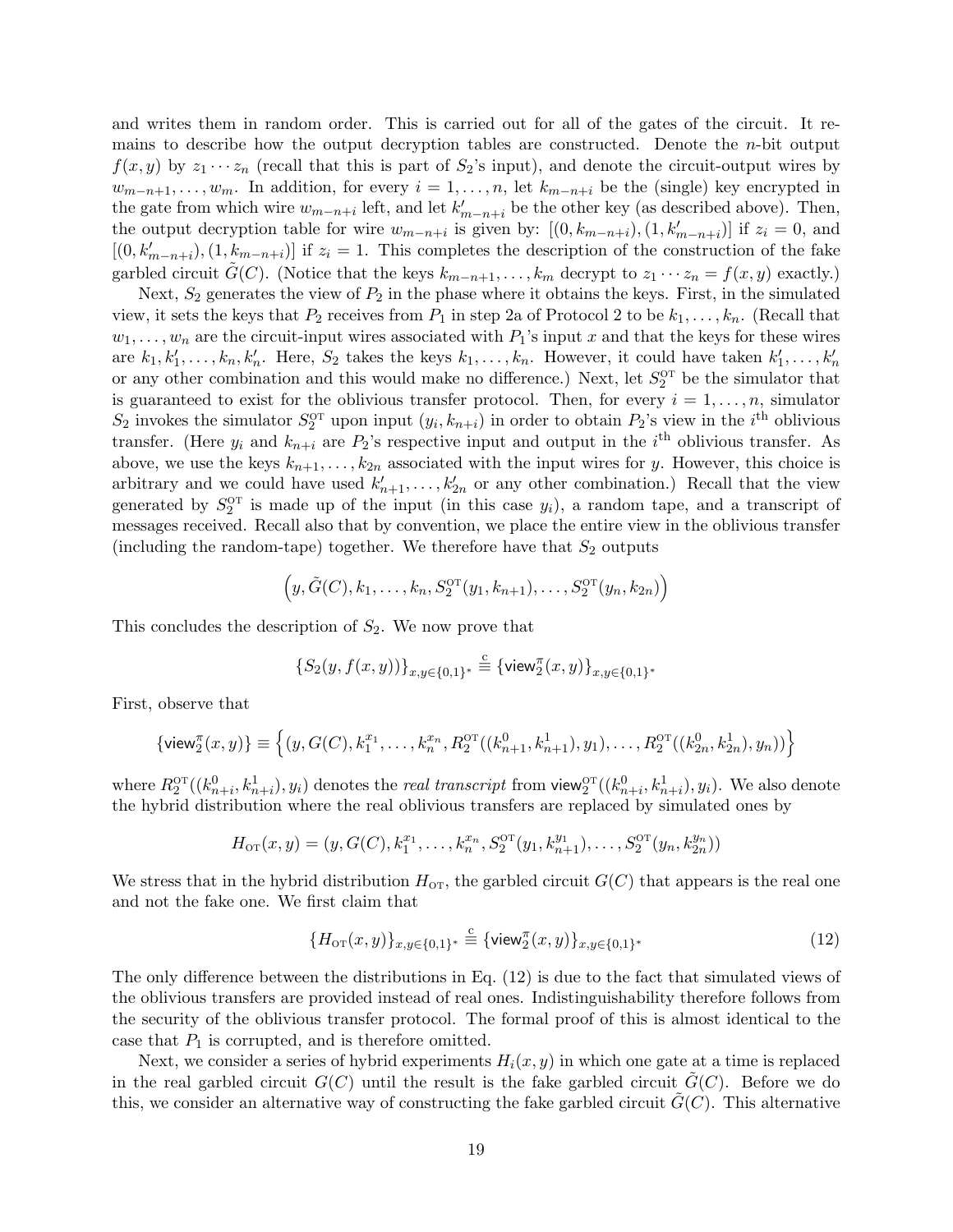construction uses knowledge of both inputs  $x$  and  $y$ , but results in exactly the same fake garbled circuit as that constructed by  $S_2$  that is given only y and  $f(x, y)$ . (This is therefore just a mental experiment, or a different description of  $S_2$ . Nevertheless, it is helpful in describing the proof.)

The alternative construction works by first traversing the circuit from the circuit-input wires to the circuit-output wires, and labelling all keys as active or inactive. Intuitively, a key is active if it is used in order to compute the garbled circuit upon input  $(x, y)$ ; otherwise it is inactive. Formally, a key  $k_a^{\alpha}$  that is associated with wire  $w_a$  is active if when computing the non-garbled circuit C on input  $(x, y)$ , the bit that is obtained on wire  $w_a$  equals  $\alpha$ . As expected, an inactive key is just any key that is not active. Now, the alternative construction of  $G(C)$  works by first constructing the real garbled circuit  $G(C)$ . Next, using knowledge of both x and y, all keys in  $G(C)$  are labelled active or inactive (given x and y, it is possible to compute  $C(x, y)$  and obtain the real values on each wire). Finally,  $G(C)$  is obtained by replacing each gate g as follows: Let  $w_a$  be the wire that exits gate g. Then, recompute g by encrypting the *active key* on wire  $w_a$  with all four combinations of the (active and inactive) keys that are on the wires that enter  $q$ . This completes the alternative construction. We claim that the circuit obtained in this alternative construction is identically distributed to the circuit constructed by  $S_2(x, f(x, y))$ . First, in both constructions, all gates contain encryptions of a single key only. Second, in both constructions, the order of the ciphertexts in each gate is random. Finally, in both constructions, the output decryption tables yield the same result (i.e., exactly  $f(x, y)$ . This last observation is due to the fact that in the alternative construction, the output decryption table decrypts active keys to  $f(x, y)$  and these active keys are the only ones encrypted in the gates from which the circuit-output wires exit. Likewise, in the circuit  $G(C)$ , the only keys encrypted in the gates from which the circuit-output wires exit are the keys that decrypt to  $f(x, y)$ .

Before proceeding we order the gates  $g_1, \ldots, g_{|C|}$  of the circuit C as follows: if the input wires to a gate  $g_\ell$  come from gates  $g_i$  and  $g_j$ , then  $i < \ell$  and  $j < \ell$ ; this is called a topological sort of the circuit. We are now ready to define the hybrid experiment  $H_i(x, y)$ .

**Hybrid experiment**  $H_i(x, y)$ **.** In this experiment the view of  $P_2$  in the oblivious transfers is generated in exactly the same way as in  $H_{\text{OT}}(x, y)$ . However, the garbled circuit is constructed differently. As in the alternative construction of  $G(C)$ , the first step is to construct the real garbled circuit  $G(C)$  and then use x and y in order to label all keys in  $G(C)$  as active or inactive. Next, the first i gates  $g_1, \ldots, g_i$  are modified as in the alternative construction. That is, let  $w_a$  be the wire that exits gate  $g_j$  for  $1 \leq j \leq i$ . Then, recompute  $g_i$  by encrypting the *active key* on wire  $w_a$  with all four combinations of the (active and inactive) keys that are on the wires that enter  $g_i$ . The remaining gates  $g_{i+1}, \ldots, g_{|C|}$  are left unmodified, and are therefore as in the real garbled circuit  $G(C)$ .

We claim that the distribution  $\{H_0(x, y)\}$  equals  $\{H_{\text{OT}}(x, y)\}$ . This follows from the fact that the only difference is that in  $H_0(x, y)$  the keys are labelled active or inactive. However, since nothing is done with this labelling, there is no difference in the resulting distribution. Next, notice that in  $H_{|C|}(x, y)$ , the circuit that appears in the distribution is exactly the fake garbled circuit  $\tilde{G}(C)$  as constructed by  $S_2$ . This follows immediately from the fact that in  $H_{|C|}$  all gates are replaced, and so the circuit obtained is exactly that of the full alternative construction described above.

We wish to show that  $\{H_0(x,y)\}\triangleq \{H_{|C|}(x,y)\}\.$  Intuitively, this follows from the indistinguishability of encryptions. Specifically, the only difference between  $H_0$  and  $H_{|C|}$  is that the circuit in  $H_0$  is made up of gates that contain encryptions of active and inactive keys, whereas the circuit in  $H_{|C|}$  is made up of gates that contain encryptions of active keys only. Since only active keys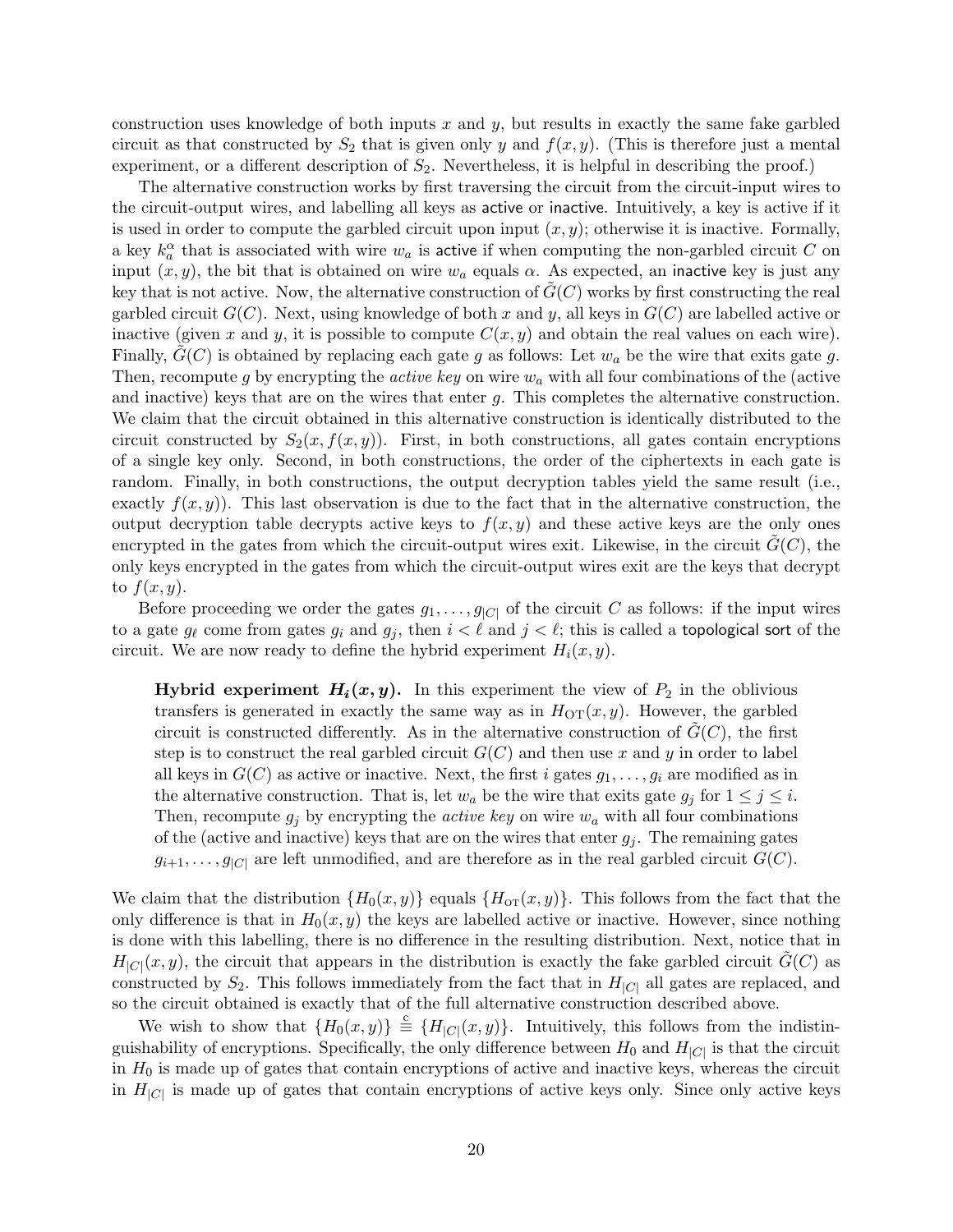are seen by  $P_2$  during the computation of the garbled circuit, the difference between  $H_0$  and  $H_{|C|}$ cannot be detected.

We prove that  $\{H_0(x,y)\}\stackrel{c}{\equiv}\{H_{|C|}(x,y)\}$  using a hybrid argument. That is, assume that there exists a non-uniform probabilistic polynomial-time distinguisher D and a polynomial  $p(\cdot)$  such that for infinitely many n's (and values  $x, y \in \{0, 1\}^n$ ),  $|\Pr[D(H_0(x, y)) = 1] - \Pr[D(H_{|C|}(x, y)) = 1]| >$  $1/p(n)$ . Then, it follows that there exists an i such that  $|\Pr[D(H_{i-1}(x,y)) = 1] - \Pr[D(H_i(x,y)) = 1]$  $|1| > 1/|C|p(n)$ . We use D and x, y, i in order to construct a non-uniform probabilistic probabilistic polynomial-time distinguisher  $\mathcal{A}_E$  for the encryption scheme  $(G, E, D)$ . The high-level idea here is for  $\mathcal{A}_E$  to receive some ciphertexts from which it will construct a partially real and partially fake garbled circuit  $G'(C)$ . However, the construction will be such that if the ciphertexts received were of one "type", then the resulting circuit is according to  $H_{i-1}(x, y)$ . However, if the ciphertexts received were of another "type", then the resulting circuit is according to  $H_i(x, y)$ . In this way, the ability to successfully distinguish  $H_{i-1}(x, y)$  from  $H_i(x, y)$  yields the ability to distinguish ciphertexts, in contradiction to the security of the encryption scheme. We now formally prove the above intuition, using Lemma 4 that states that  $(G, E, D)$  is secure under chosen double encryption.

**A concrete case.** First, let us consider the concrete case that  $g_i$  is an OR gate, and that wires  $w_a$  and  $w_b$  enter  $g_i$ , and wire  $w_c$  exits  $g_i$ . Furthermore, assume that the wires  $w_a$  and  $w_b$  enter gate  $g_i$  and no other gate. Finally, assume that when the inputs to the circuit are x and y, the wire  $w_a$  obtains the bit 0 and the wire  $w_b$  obtains the bit 1. Then, it follows that the keys  $k_a^0$  and  $k_b^1$  are active, and the keys  $k_a^1$  $\frac{1}{a}$  and  $k_b^0$  $\frac{0}{b}$  are inactive (we mark the inactive keys in bold in order to distinguish them from the active ones). Likewise, the key  $k_c^1$  is active (because  $g_i(0,1) = 0 \vee 1 = 1$ ) and the key  $k_c^0$  $\frac{0}{c}$  is inactive. The difference between a real garbled gate  $g_i$  and a fake garbled gate  $g_i$  is with respect to the encrypted values. Specifically, the real garbled OR gate  $g_i$  contains the following values:

$$
E_{k_a^0}(\mathbf{E}_{k_b^0}(k_c^0)), E_{k_a^0}(E_{k_b^1}(k_c^1)), \mathbf{E}_{k_a^1}(\mathbf{E}_{k_b^0}(k_c^1)), \mathbf{E}_{k_a^1}(E_{k_b^1}(k_c^1))
$$
\n(13)

In contrast, the fake garbled OR gate  $g_i$  contains the following values which are all encryptions of the active value  $k_c^1$  (recall that the input to  $g_i$  equals 0 and 1, and so the output is 1):

$$
E_{k_a^0}(\mathbf{E}_{k_b^0}(k_c^1)), E_{k_a^0}(E_{k_b^1}(k_c^1)), \mathbf{E}_{k_a^1}(\mathbf{E}_{k_b^0}(k_c^1)), \mathbf{E}_{k_a^1}(E_{k_b^1}(k_c^1))
$$
\n(14)

Thus, in this *concrete* case, the indistinguishability between the gates depends on the indistinguishability of a single encryption (of  $k_c^0$  versus  $k_c^1$ ) under the inactive key  $k_b^0$  $\stackrel{0}{b}$ . (In other cases, the indistinguishability may depend on both inactive keys  $k_a^1$  $\frac{1}{a}$  and  $k_b^0$  $\mathbf{b}$ , and may depend on more than one encryption under a key; see the general case below.) It is not difficult to show here that indistinguishability follows directly from the chosen-plaintext security of the encryption scheme  $E$  with key  $k_h^0$ <sup>0</sup>. Nevertheless, it follows immediately from the definition of  $\text{Expt}_{\mathcal{A}}^{\text{double}}$  and security under chosen double encryption (see Definition 3 in Section 3.1). Specifically, we construct a non-uniform probabilistic polynomial-time machine  $\mathcal{A}_E$  for  $\mathsf{Expt}_{\mathcal{A}_E}^{\mathsf{double}}$  such that

$$
\left|\Pr\left[\text{Expt}_{\mathcal{A}_E}^{\text{double}}(n,1)=1\right]-\Pr\left[\text{Expt}_{\mathcal{A}_E}^{\text{double}}(n,0)=1\right]\right|\geq \frac{1}{|C|p(n)}
$$

Upon input  $1^n$ , machine  $\mathcal{A}_E$  outputs keys  $k_a^0, k_b^1 \leftarrow G(1^n)$  and message triples  $(k_c^0, k_c^1, k_c^1)$  and  $(k_c^1, k_c^1, k_c^1)$ . By the experiment Expt<sup>double</sup>, two keys are chosen. For the sake of consistency, we denote them  $k_a^1$  $\frac{1}{a}$  and  $k_b^0$  $\mathfrak{b}$ . Then, machine  $\mathcal{A}_E$  receives either the ciphertexts

$$
\langle E_{k_a^0}(\bm{E}_{k_b^0}(k_c^0)), \bm{E}_{k_a^1}(\bm{E}_{k_b^1}(k_c^1)), \bm{E}_{k_a^1}(\bm{E}_{k_b^0}(k_c^1))\rangle \tag{15}
$$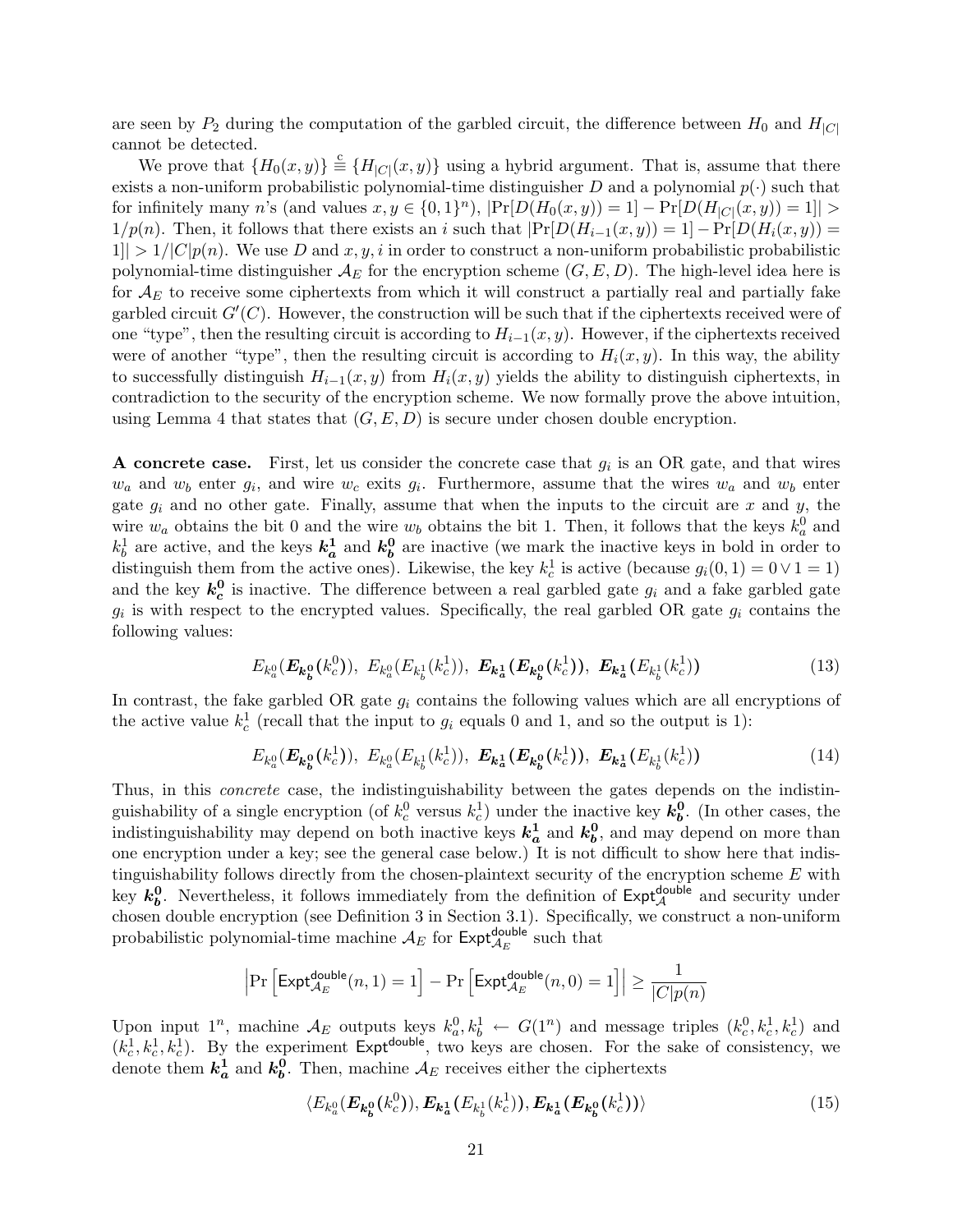or the ciphertexts

$$
\langle E_{k_a^0}(\boldsymbol{E}_{k_b^0}(k_c^1)), \boldsymbol{E}_{k_a^1}(\boldsymbol{E}_{k_b^1}(k_c^1)), \boldsymbol{E}_{k_a^1}(\boldsymbol{E}_{k_b^0}(k_c^1)) \rangle \tag{16}
$$

depending on whether  $\sigma = 0$  (the first case) or  $\sigma = 1$  (the second case); note that the only difference is that in the first case the first plaintext is  $k_c^0$  and in the second case the first plaintext is  $k_c^1$ . Denote the ciphertexts received by  $\mathcal{A}_E$  by  $(c_1, c_2, c_3)$ . Now,  $\mathcal{A}_E$  first computes the value  $c = E_{k_a^0}(E_{k_b^1}(k_c^1));$  it can do this by itself because it knows both  $k_a^0$  and  $k_b^1$ , as well as  $k_c^1$ . Next, given c,  $\mathcal{A}_E$  generates the tuple  $\langle c_1, c, c_3, c_2 \rangle$ . The important point to notice here is that if  $\mathcal{A}_E$  received the ciphertexts in Eq. (15) then  $\langle c_1, c, c_3, c_2 \rangle$  is identical to the ciphertexts in Eq. (13). On the other hand, if  $\mathcal{A}_E$  received the ciphertexts in Eq. (16) then  $\langle c_1, c, c_3, c_2 \rangle$  is identical to the ciphertexts in Eq. (14). Therefore, if it is possible to distinguish between the gates in Equations (13) and (14) with non-negligible probability, then  $A_E$  can succeed in  $\text{Expt}_{A_E}^{\text{double}}$  with non-negligible probability, in contradiction to the security of the encryption scheme.

This does not yet suffice because we must still show how  $A_E$  can generate the rest of the  $H_{i-1}$  or  $H_i$  distributions. Notice that  $A_E$  knows the active keys that enter  $g_i$  (because it chose them itself), but does not know the inactive keys. We therefore show that the distributions can be constructed without knowledge of the inactive keys  $k_a^1$  $\frac{1}{a}$  and  $k_b^0$  $\mathbf{b}$ . In order to show this, we distinguish between two cases:

- 1. Case  $1 w_b$  is a circuit-input wire: In this case, the keys associated with wire  $w_b$  do not appear in any gates  $g_j$  for  $j < i$ . However, keys that are associated with circuit-input wires do appear in the distributions  $H_{i-1}$  and  $H_i$ : the keys  $k_i^{x_i}$  appear directly and the keys  $k_{n+i}^{y_i}$ are used to generate the view of  $P_2$  in the oblivious transfers. Nevertheless, notice that the keys used here are all *active*. Therefore,  $A_E$  can construct the distributions, as required. We note that  $\mathcal{A}_E$  uses the keys  $k_c^0$  and  $k_c^1$  that it receives in its experiment in order to construct the gates into which wire  $w_c$  enters.
- 2. Case  $2 w_b$  is not a circuit-input wire: In this case, the keys associated with wire  $w_b$  can appear only in the gate  $g_j$  from which  $w_b$  exits. However, by our ordering of the gates,  $j < \ell$ . Therefore, in both  $H_{i-1}$  and  $H_i$ , gate  $g_j$  contains encryptions of the *active* key  $k_b^0$  only. It follows that  $A_E$  can construct the rest of the distribution, as required. (Again, as above,  $A_E$ uses the keys  $k_c^0$  and  $k_c^1$  in this construction.)

Now, as we have shown above, if  $\mathcal{A}_E$  participates in  $\text{Expt}_{\mathcal{A}_E}^{\text{double}}(n,0)$ , then the gate  $g_i$  is constructed as for a real garbled circuit. In contrast, if  $\mathcal{A}_E$  participates in  $\mathsf{Expt}_{\mathcal{A}_E}^{\mathsf{double}}(n,1)$ , then the gate  $g_i$  is constructed as for a fake garbled circuit. The only dependence between the gate  $g_i$  and the rest of the distribution  $H_{i-1}$  or  $H_i$  is with respect to the keys  $k_c^0$  and  $k_c^1$ ; however, these are known to  $\mathcal{A}_E$ and used appropriately. We therefore conclude that if  $\mathcal{A}_E$  participates in  $\text{Expt}_{\mathcal{A}_E}^{\text{double}}(n,0)$ , then it generates a distribution H that equals  $H_{i-1}(x, y)$ . In contrast, if it participates in  $\text{Expt}_{\mathcal{A}_E}^{\text{double}}(n, 1)$ , then it generates a distribution H that equals  $H_i(x, y)$ . Distinguisher  $\mathcal{A}_E$  concludes by running machine  $D$  on the distribution  $H$  and outputting whatever  $D$  does. By the contradicting assumption, machine D distinguishes  $H_{i-1}(x, y)$  from  $H_i(x, y)$  with probability  $1/|C|p(n)$ . That is, we have that for infinitely many  $n$ 's

$$
|\Pr[\mathsf{Expt}_{\mathcal{A}_E}^{\mathsf{double}}(n,0) = 1] - \Pr[\mathsf{Expt}_{\mathcal{A}_E}^{\mathsf{double}}(n,1) = 1]|
$$
  
= 
$$
|\Pr[D(H_{i-1}(x,y)) = 1] - \Pr[D(H_i(x,y)) = 1]| > \frac{1}{|C|p(n)}
$$

in contradiction to the security of the encryption scheme. It follows that  $\{H_0(x, y)\}\stackrel{c}{=} \{H_{|C|}(x, y)\}.$ Having proven the argument with respect to a concrete case, we now move to the general case.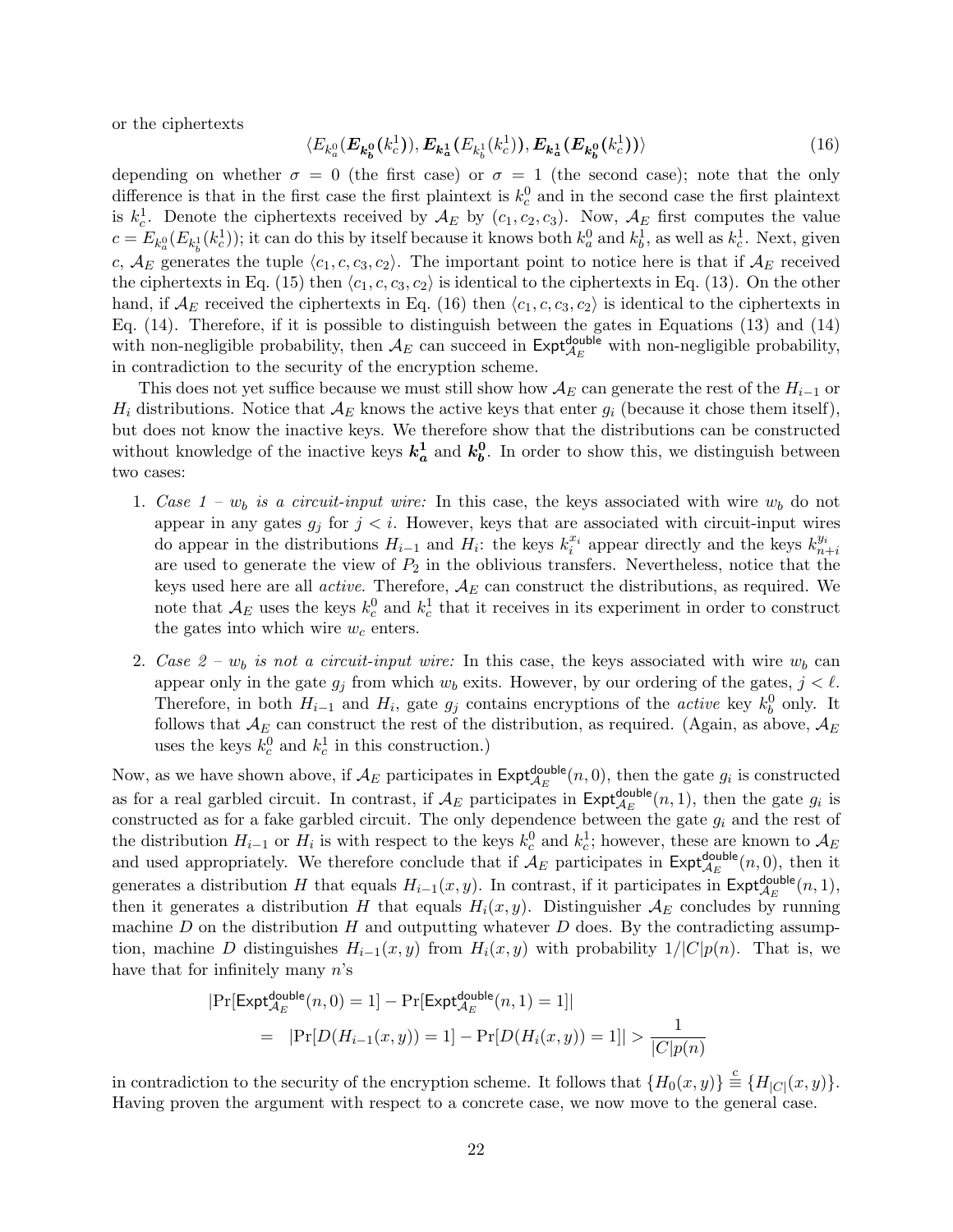**The general case.** Let  $g_i$  be an arbitrary gate, let  $w_a$  and  $w_b$  be the wires entering  $g_i$  and let  $w_c$  be the wire that exits  $g_i$ . Furthermore, let  $\alpha$  and  $\beta$  be the respective values obtained on  $w_a$  and  $w_b$  in  $C(x, y)$ . Note that this means that  $k_a^{\alpha}$  and  $k_b^{\beta}$  $\frac{\beta}{b}$  are active, and  $k_a^{1-\alpha}$  and  $k_b^{1-\beta}$  are inactive. Then, the real garbled gate  $g_i$  contains the following values (in a random order):

$$
E_{k_a^{\alpha}}(E_{k_b^{\beta}}(k_c^{g_i(\alpha,\beta)})), E_{k_a^{\alpha}}(E_{k_b^{1-\beta}}(k_c^{g_i(\alpha,1-\beta)})), E_{k_a^{1-\alpha}}(E_{k_b^{\beta}}(k_c^{g_i(1-\alpha,\beta)})), E_{k_a^{1-\alpha}}(E_{k_b^{1-\beta}}(k_c^{g_i(1-\alpha,1-\beta)}))
$$
\n(17)

In contrast, the fake garbled gate  $g_i$  contains the following values which are all encryptions of the active value  $k_c^{g_i(\alpha,\beta)}$ :

$$
E_{k_a^{\alpha}}(E_{k_b^{\beta}}(k_c^{g_i(\alpha,\beta)})), E_{k_a^{\alpha}}(E_{k_b^{1-\beta}}(k_c^{g_i(\alpha,\beta)})), E_{k_a^{1-\alpha}}(E_{k_b^{\beta}}(k_c^{g_i(\alpha,\beta)})), E_{k_a^{1-\alpha}}(E_{k_b^{1-\beta}}(k_c^{g_i(\alpha,\beta)})) \quad (18)
$$

Thus, the indistinguishability between the gates depends on the indistinguishability of encryptions under the inactive keys  $k_a^{1-\alpha}$  and  $k_b^{1-\beta}$ . As above, we use Expt<sup>double</sup> and security under chosen double encryption. The gate is generated in exactly the same way here as in the concrete case. Now, in the restricted case that both wires  $w_a$  and  $w_b$  enter the gate  $g_i$  only, it is possible to proceed in the same way as in the concrete case above. However, in the more general case wires  $w_a$  and  $w_b$ may enter multiple gates  $g_{i_1}^a, \ldots, g_{i_j}^a$  and  $g_{i_1}^b, \ldots, g_{i_\ell}^b$ , respectively. In this case,  $\mathcal{A}_E$  cannot construct the rest of the circuit given only the active keys, because the inactive keys  $k_a^{1-\alpha}$  and  $k_b^{1-\beta}$  are used in more than one gate. (We stress that in order to prove the indistinguishability of the neighboring hybrid  $H_{i-1}$  and  $H_i$ , it is crucial that  $A_E$  is not given these inactive keys. Therefore, it cannot construct these other gates itself.) This is solved by using the *special chosen-plaintext attack* of Expt<sup>double</sup>. Recall that in Expt<sup>double</sup>, the adversary has access to oracles  $\overline{E}(\cdot, k_1', \cdot)$  and  $\overline{E}(k_0', \cdot, \cdot)$ , where  $k'_0 = \mathbf{k}_a^1 - \alpha$  and  $k'_1 = \mathbf{k}_b^1 - \beta$ . Here, this means that the adversary can ask for encryptions under these inactive keys, as needed for constructing all of the other gates  $g_{i_1}^a, \ldots, g_{i_j}^a$  and  $g_{i_1}^b, \ldots, g_{i_\ell}^b$  that use them. Once again, we have that in  $\text{Expt}_{\mathcal{A}_E}^{\text{double}}(n,0)$  the distribution generated by  $\mathcal{A}_E$  is exactly that of  $H_{i-1}(x, y)$ , whereas in  $\text{Expt}_{\mathcal{A}_E}^{\text{double}}(n, 1)$  the distribution generated by  $\mathcal{A}_E$  is exactly that of  $H_i(x, y)$ . Therefore, as above, we conclude that  $H_{i-1}(x, y)$  is indistinguishable from  $H_i(x, y)$  and so  ${H_0(x,y)} \equiv {H_{|C|}(x,y)}.$ 

**Concluding the proof.** Having proven that  ${H_0(x, y)} \equiv {H_{|C|}(x, y)}$ , we obtain that

$$
\begin{aligned} \left\{ (y, \tilde{G}(C), k_1^{x_1}, \dots, k_n^{x_n}, S_2^{\text{OT}}(y_1, k_{n+1}^{y_1}), \dots, S_2^{\text{OT}}(y_n, k_{2n}^{y_n})) \right\} \\ \stackrel{\text{c}}{=} \left\{ (y, G(C), k_1^{x_1}, \dots, k_n^{x_n}, S_2^{\text{OT}}(y_1, k_{n+1}^{y_1}), \dots, S_2^{\text{OT}}(y_n, k_{2n}^{y_n})) \right\} = \left\{ H_{\text{OT}}(x, y) \right\} \end{aligned} \tag{19}
$$

Notice that the first distribution in Eq. (19) looks almost the same as the distribution  $\{S_2(y, f(x, y))\}$ . The only difference is that in  $S_2(y, f(x, y))$  the keys  $k_1, \ldots, k_n, k_{n+1}, \ldots, k_{2n}$  are used instead of the keys  $k_1^{x_1}, \ldots, k_n^{x_n}, k_{n+1}^{y_1}, \ldots, k_{2n}^{y_n}$ . That is, the keys that  $S_2$  takes for the circuit-input wires have no correlation to the actual input (unlike in a real execution). However, in the fake garbled circuit  $\tilde{G}(C)$ , there is no difference between  $k_i$  and  $k'_i$  because all combinations of keys are used to encrypt the same (active) key. Thus, the distribution over the keys  $k_1, \ldots, k_n, k_{n+1}, \ldots, k_{2n}$ and  $k_1^{x_1}, \ldots, k_n^{x_n}, k_{n+1}^{y_1}, \ldots, k_{2n}^{y_n}$  are identical in the fake garbled-circuit construction. (Notice that there isn't even any distinction between  $k_i^0$  and  $k_i^1$  in the fake garbled circuit. Nevertheless, one could define  $k_i^0 = k_i$  and  $k_i^1 = k'_i$  and the result would still be that the distributions are identical.) We therefore obtain that the first distribution in Eq. (19) is actually identical to the distribution  $\{S_2(y, f(x, y))\}\$ and so

$$
\{S_2(y, f(x, y))\}_{x, y \in \{0, 1\}^*} \stackrel{c}{=} \{H_{\text{OT}}(x, y)\}_{x, y \in \{0, 1\}^*}
$$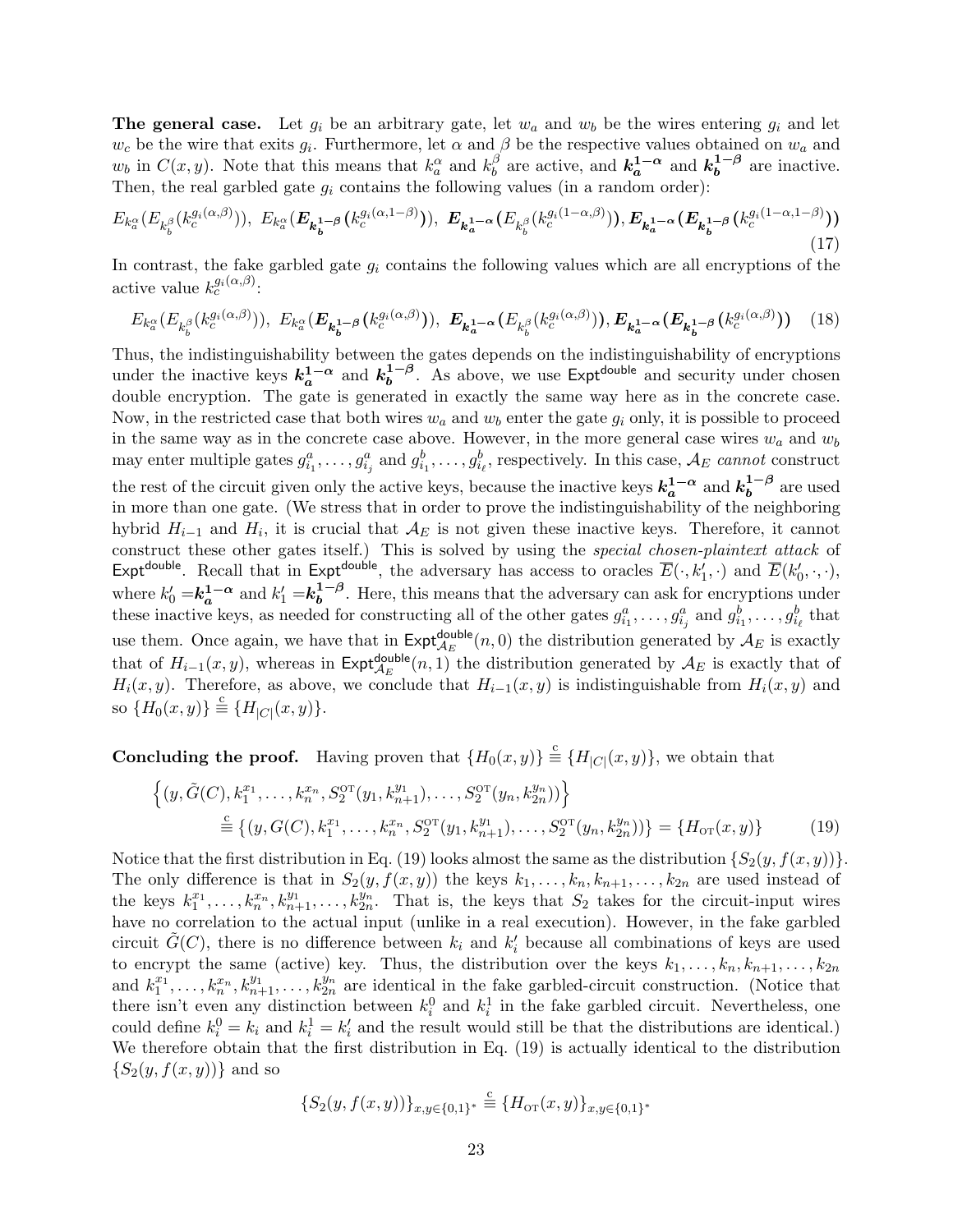Recalling that by Eq. (12),  $\{H_{\text{OT}}(x, y)\}\stackrel{c}{\equiv} \{\text{view}_2^{\pi}(x, y)\},\$  we conclude that

$$
\{S_2(y, f(x, y))\}_{x, y \in \{0, 1\}^*} \stackrel{\text{c}}{=} {\text{View}_{2}^{\pi}(x, y)}_{x, y \in \{0, 1\}^*}
$$

as required.

By Theorem 5 it is possible to securely compute the oblivious transfer functionality assuming the existence of enhanced trapdoor permutations. Furthermore, secure encryption schemes as required in Theorem 7 can be constructed from one-way functions, and so also from enhanced trapdoor permutations. Finally, recall that given a secure protocol for deterministic same-output functionalities, it is possible to obtain a secure protocol for arbitrary probabilistic functionalities. Combining these facts with Theorem 7, we obtain the following corollary:

**Corollary 8** Let  $f = (f_1, f_2)$  be a probabilistic functionality. Then, assuming the existence of enhanced trapdoor permutations, there exists a constant-round protocol that securely computes f in the presence of static semi-honest adversaries.

### Acknowledgements

We would like to thank Yael Tauman Kalai and the anonymous referees for many helpful comments on the write-up.

## References

- [1] D. Beaver. Foundations of Secure Interactive Computing. In CRYPTO'91, Springer-Verlag (LNCS 576), pages 377–391, 1991.
- [2] D. Beaver. Correlated Pseudorandomness and the Complexity of Private Computations. In 28th STOC, pages 479–488, 1996.
- [3] D. Beaver, S. Micali and P. Rogaway. The Round Complexity of Secure Protocols. In 22nd STOC, pages 503–513, 1990.
- [4] R. Canetti. Security and Composition of Multiparty Cryptographic Protocols. Journal of Cryptology, 13(1):143–202, 2000.
- [5] C. Dwork, M. Naor and O. Reingold. Immunizing Encryption Schemes from Decryption Errors. In Eurocrypt 2004, Springer-Verlag (LNCS 3027), pages 342–360, 2004.
- [6] S. Even, O. Goldreich and A. Lempel. A Randomized Protocol for Signing Contracts. In Communications of the ACM, 28(6):637–647, 1985.
- [7] O. Goldreich. Foundations of Cryptography: Volume 2 Basic Applications. Cambridge University Press, 2004.
- [8] O. Goldreich, S. Goldwasser and S. Micali. How to Construct Random Functions. Journal of the ACM, 33(4):792–807, 1986.
- [9] O. Goldreich, S. Micali and A. Wigderson. How to Play any Mental Game A Completeness Theorem for Protocols with Honest Majority. In 19th STOC, pages 218–229, 1987. For details see [7].